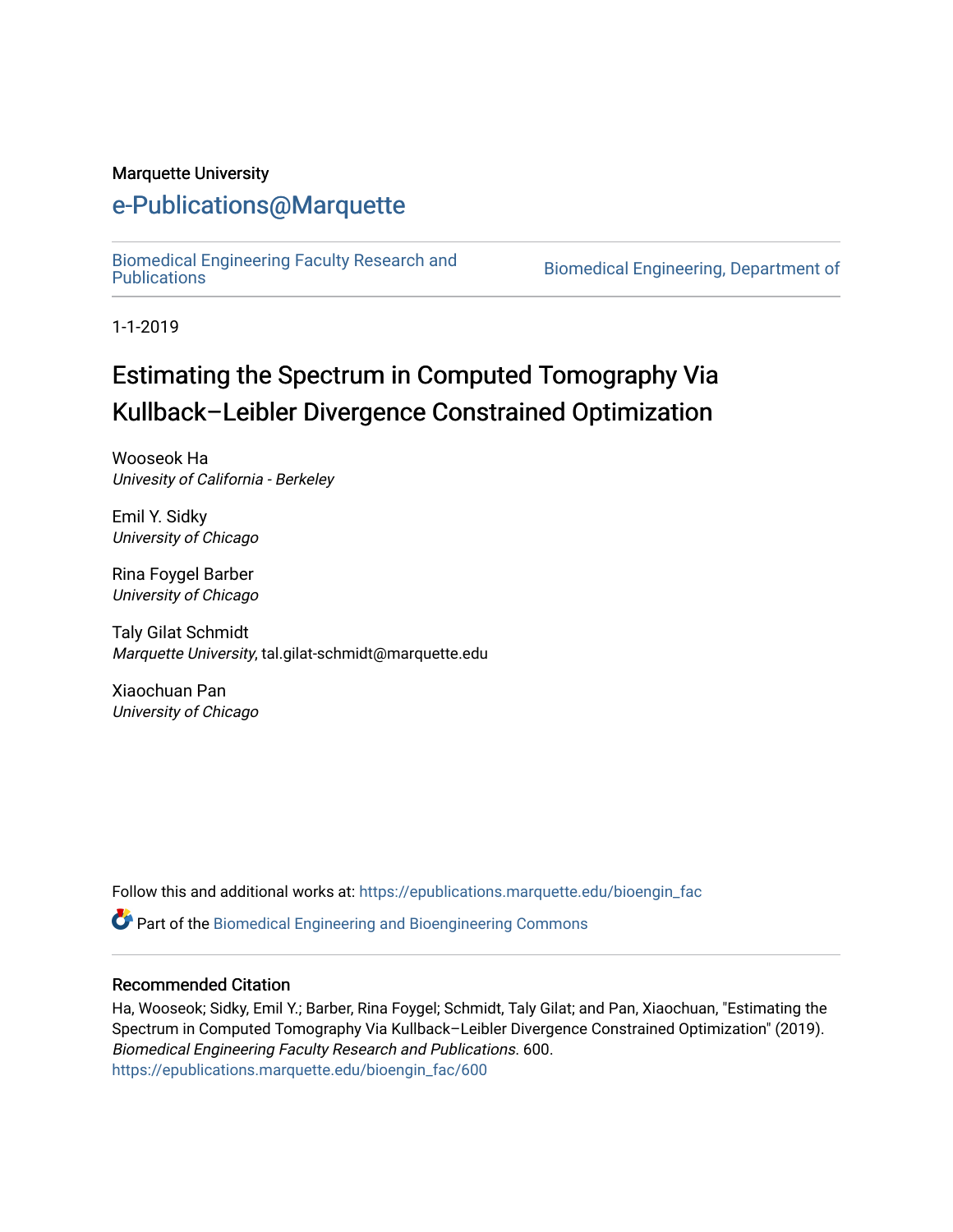### Marquette University

# e-Publications@Marquette

# Biomedical Engineering Faculty Research and Publications/College of Engineering

This paper is NOT THE PUBLISHED VERSION; but the author's final, peer-reviewed manuscript. The published version may be accessed by following the link in the citation below.

Medical Physics, Vol. 46, No. 1 (January 2019): 81-92. [DOI.](https://doi.org/10.1002/mp.13257) This article is © American Association of Physicists in Medicine and permission has been granted for this version to appear in  $e$ -[Publications@Marquette.](http://epublications.marquette.edu/) American Association of Physicists in Medicine does not grant permission for this article to be further copied/distributed or hosted elsewhere without the express permission from American Association of Physicists in Medicine.

# Estimating the Spectrum in Computed Tomography Via Kullback–Leibler Divergence Constrained Optimization

Wooseok Ha Department of Statistics, UC Berkeley, Berkeley, CA Emil Y. Sidky Department of Radiology, The University of Chicago, Chicago, IL Rina Foygel Barber Department of Radiology, The University of Chicago, Chicago, IL Taly Gilat Schmidt Department of Biomedical Engineering, Marquette University, Milwaukee, WI Xiaochuan Pan Department of Radiology, The University of Chicago, Chicago, IL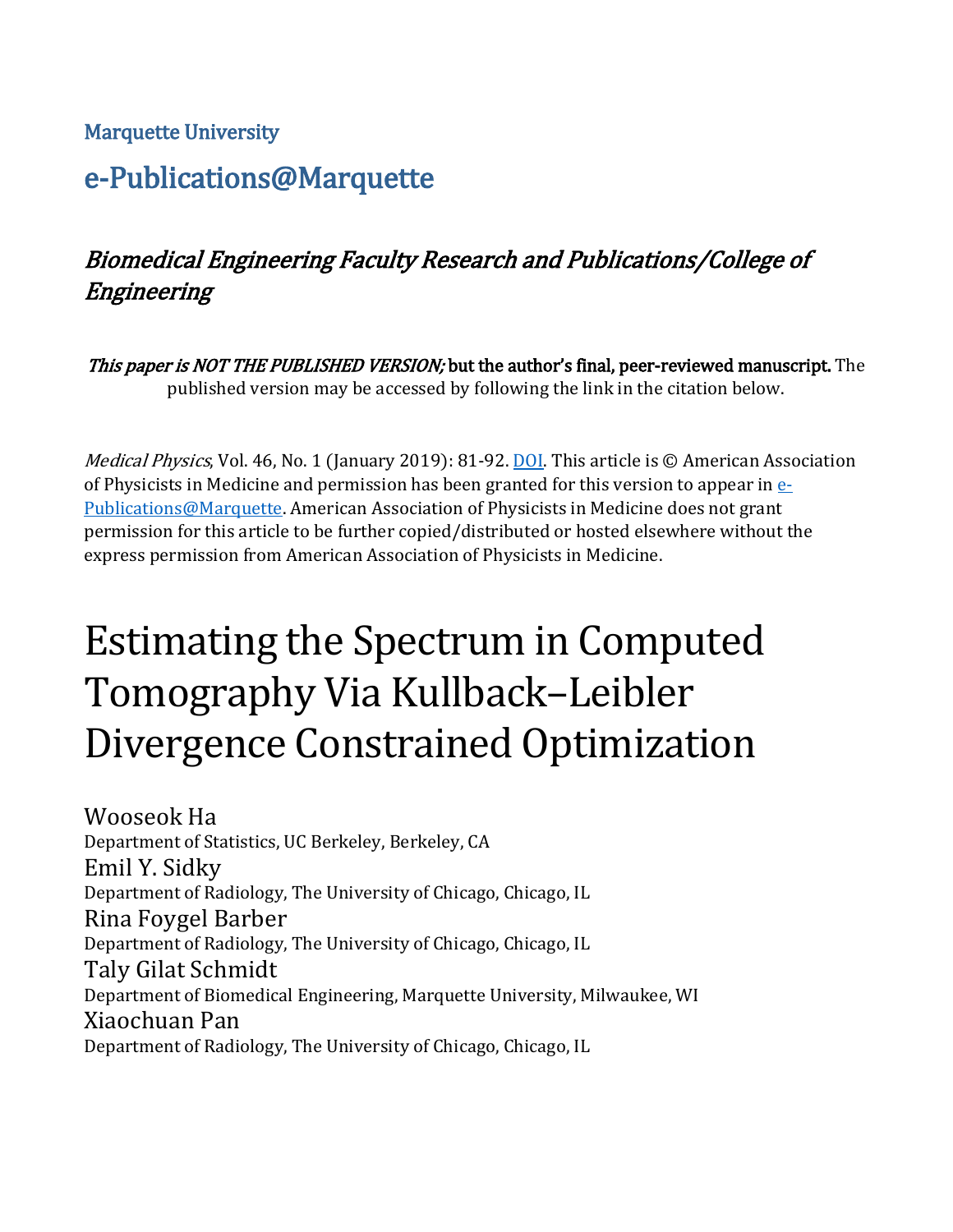# Abstract

### Purpose

We study the problem of spectrum estimation from transmission data of a known phantom. The goal is to reconstruct an x-ray spectrum that can accurately model the x-ray transmission curves and reflects a realistic shape of the typical energy spectra of the CT system.

### Methods

Spectrum estimation is posed as an optimization problem with x-ray spectrum as unknown variables, and a Kullback– Leibler (KL)-divergence constraint is employed to incorporate prior knowledge of the spectrum and enhance numerical stability of the estimation process. The formulated constrained optimization problem is convex and can be solved efficiently by use of the exponentiated-gradient (EG) algorithm. We demonstrate the effectiveness of the proposed approach on the simulated and experimental data. The comparison to the expectation–maximization (EM) method is also discussed.

### Results

In simulations, the proposed algorithm is seen to yield x-ray spectra that closely match the ground truth and represent the attenuation process of x-ray photons in materials, both included and not included in the estimation process. In experiments, the calculated transmission curve is in good agreement with the measured transmission curve, and the estimated spectra exhibits physically realistic looking shapes. The results further show the comparable performance between the proposed optimization-based approach and EM.

### **Conclusions**

Our formulation of a constrained optimization provides an interpretable and flexible framework for spectrum estimation. Moreover, a KL-divergence constraint can include a prior spectrum and appears to capture important features of x-ray spectrum, allowing accurate and robust estimation of x-ray spectrum in CT imaging.

# 1 Introduction

In x-ray imaging, determination of the x-ray energy spectrum is an important task for many applications, including patient dose calculation, beam-hardening correction, and dual-energy material decompositio[n.1-](https://aapm.onlinelibrary.wiley.com/doi/full/10.1002/mp.13257#mp13257-bib-0001) [3](https://aapm.onlinelibrary.wiley.com/doi/full/10.1002/mp.13257#mp13257-bib-0003) For an energy resolved CT system, the x-ray spectrum represents the product of the polychromatic source spectrum and the detector spectral response. Interest in estimating the x-ray spectrum of a CT system is recently growing due to the development of spectral CT with a photon-counting detecto[r.4](https://aapm.onlinelibrary.wiley.com/doi/full/10.1002/mp.13257#mp13257-bib-0004)[-6](https://aapm.onlinelibrary.wiley.com/doi/full/10.1002/mp.13257#mp13257-bib-0006)

One common approach for reconstructing the x-ray energy spectrum is based on transmission measurements acquired by a CT scanner through a calibration phantom of known thicknesses and materials. This method formulates the measurement process of x-ray photons into a linear system of equations, and after acquiring calibration transmission measurements, the x-ray spectrum is recovered by inverting the linear system. While this inverse problem of spectrum estimation is intrinsically unstable due to its ill-conditioning, a number of methods have been proposed for obtaining a stable and accurate solution.

Using a physical model with few parameters effectively reduces the degrees of freedom of the problem, and allows for stable estimation of the spectrum by expressing a low-dimensional representation of the x-ray spectrum[.7](https://aapm.onlinelibrary.wiley.com/doi/full/10.1002/mp.13257#mp13257-bib-0007)[-9](https://aapm.onlinelibrary.wiley.com/doi/full/10.1002/mp.13257#mp13257-bib-0009) The parameters are fitted with least squares or other data discrepancy objectives. Meanwhile, another line of work investigates an iterative perturbation metho[d10](https://aapm.onlinelibrary.wiley.com/doi/full/10.1002/mp.13257#mp13257-bib-0010) that minimizes differences between measured and calculated transmission curves using low-Z attenuators.

Various forms of regularization have been also employed to avoid the ill-conditioning of the problem and ensure stable spectrum estimation. For instance, a minimization of the sum of a X2 objective term and a nonlinear regularization term has been performed $11$  to stabilize the final solution. The expectationmaximization (EM) method 12 iteratively solves the ill-conditioned linear system and truncates the iteration of the algorithm at some finite iteration. Here, early stopping serves as a sort of regularization as it prevents overfitting of the model. Singular value decomposition (SVD) is a more direct approach that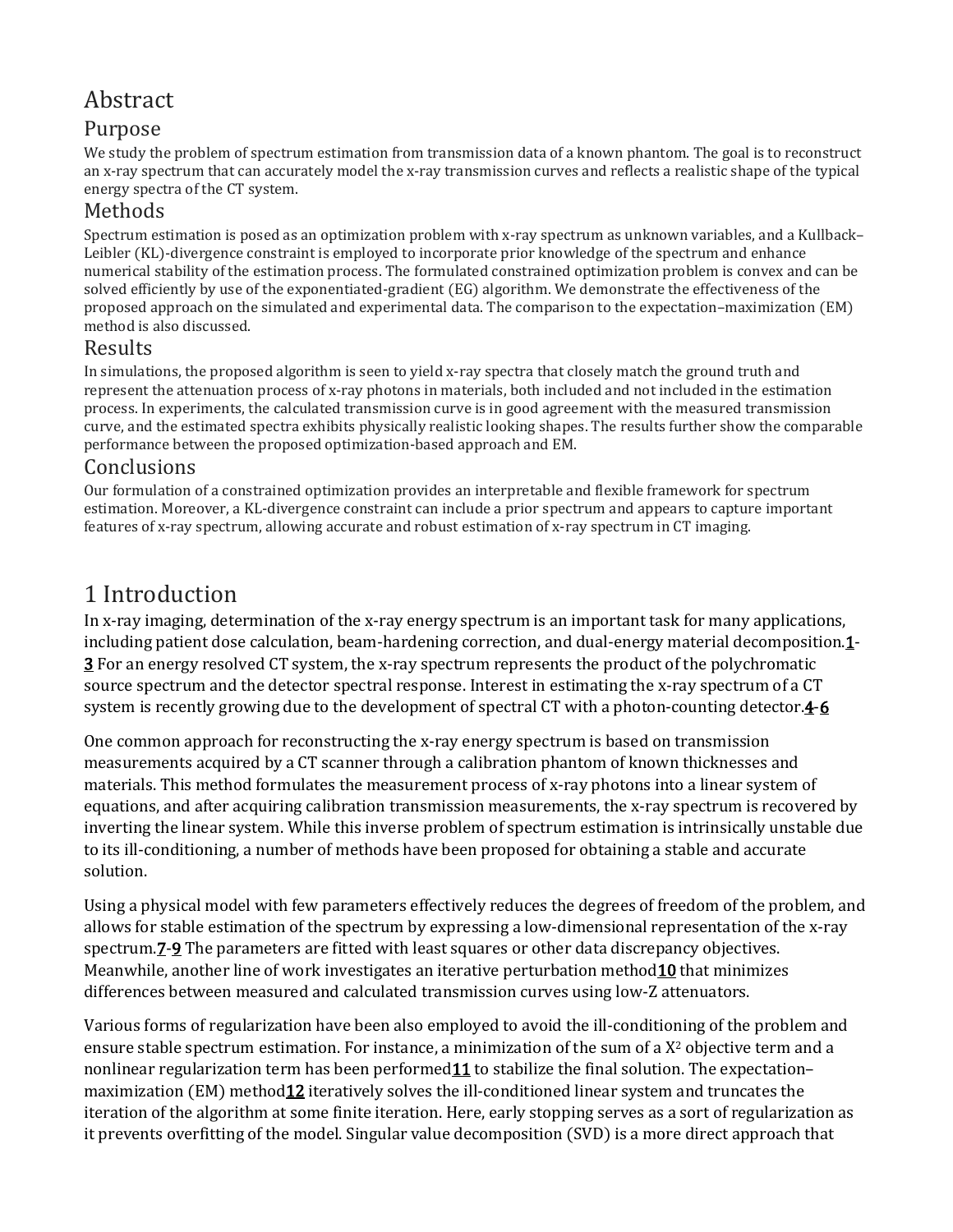attempts to directly invert the linear system to estimate each bin contents of spectrum[.13,](https://aapm.onlinelibrary.wiley.com/doi/full/10.1002/mp.13257#mp13257-bib-0013) [14](https://aapm.onlinelibrary.wiley.com/doi/full/10.1002/mp.13257#mp13257-bib-0014) The SVD method often involves truncating smaller singular values and singular vectors of the system matrix, also known as truncated singular value decomposition (TSVD), since these components make almost no contribution to the measured data and are susceptible to the nois[e.15](https://aapm.onlinelibrary.wiley.com/doi/full/10.1002/mp.13257#mp13257-bib-0015) The obtained spectrum from TSVD is sufficiently accurate to model the measured transmission curve, but it has the drawback that positivity of the spectrum is not guaranteed and the solution exhibits negative values in some energy positions. Recently, an extension of the TSVD method, called prior truncated singular value decomposition (PTSVD), has been proposed 16 to further incorporate prior information about the statistical nature of the transmission data and about high-frequency spectral components such as characteristic peaks. In particular, by exploiting basis vectors for the null space of the system matrix, the authors reconstruct an xray spectrum that accurately reproduces the physical shape of the ground truth spectrum.

In this work, we present a new x-ray spectrum reconstruction method based on transmission measurements of a calibration phantom. Our aim is to formulate spectrum estimation as an optimization problem, for which an efficient first-order iterative algorithm is employed to solve the resulting optimization problem rapidly. The proposed method is capable of incorporating prior information about the physical shape of an x-ray spectrum, which enables accurate and realistic estimation of x-ray spectrum by including the characteristic lines of the target spectrum in the final estimation. Although the method can be used for any spectrum estimation task, in this work, the focus is on photon-counting CT. The effective spectrum estimate, which includes the source spectrum and detector response, is needed for material decomposition into basis material sinograms $\overline{5}$  and for direct inversion into basis material images. $\overline{6}$ ,  $\overline{17}$  $\overline{17}$  $\overline{17}$  Our optimization-based approach can also be useful when the spectral calibration of an imaging system is combined with other optimization-based algorithms for spectral CT image reconstruction. A simulation study is carried out to demonstrate the utility of the method on spectrum determination, and the method is further evaluated on the measured transmission data through a step wedge phantom.

# 2 Materials and methods

### 2.A. Transmission measurement model

We assume the standard transmission measurement model for an x-ray imaging system — writing  $\hat{C}_\ell$  to denote the number of transmitted photon counts along ray  $\ell$  which encodes different source positions, then the forward data model after discretization is expressed as

$$
\hat{c}_{\ell} = N_{\ell} \sum_{i} s_{i} \exp \left\{-\sum_{m} x_{m\ell} \mu_{mi}\right\},\
$$
\n
$$
\hat{C}_{\ell} = N_{\ell} \sum_{i} s_{i} \exp \left\{-\sum_{m} X_{m\ell} \mu_{mi}\right\},\
$$
\n(1)

where  $N_\ell$  is the expected number of photon counts detected along ray  $\ell$  in the absence of an object,  $s_i$  is the normalized distribution of x-ray photons at frequency *i* in the absence of an object,  $\mu_{mi}$  is the linear x-ray attenuation coefficient for material m at frequency *i*, and  $\mu_{mi}$  is the total amount of material m lying along ray  $\ell$ . The model given in [1](https://aapm.onlinelibrary.wiley.com/doi/full/10.1002/mp.13257#mp13257-disp-0001) is idealized and neglects numerous physical factors such as x-ray scatter.

The x-ray spectrum, given by  $s_i$  across frequencies indexed by *i*, comprises the energy spectrum of the xray source and the spectral response of the detector. While we may assume that the x-ray source spectrum can be modeled to a certain degree, the detector spectral response is typically unknown due to many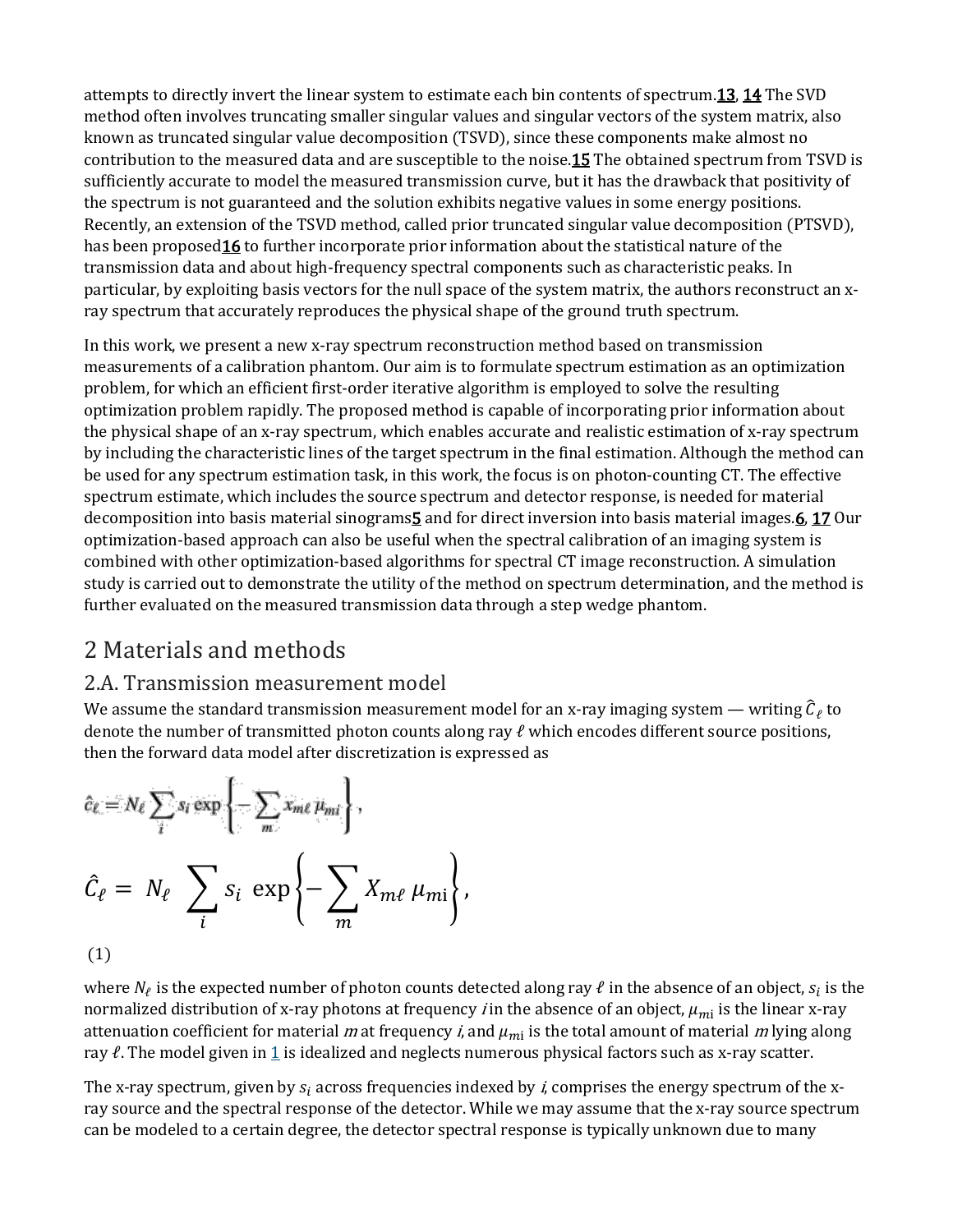nonideal physical effects of the detector. For instance, photon-counting detectors can discriminate incident x-ray photons based on their energies, allowing for the CT data acquisition in each energy window, and thus are useful for material decompositions to more than two basis functions; however, they also exhibit undesirable technical issues such as pulse pile-up and charge sharing[,4](https://aapm.onlinelibrary.wiley.com/doi/full/10.1002/mp.13257#mp13257-bib-0004) potentially resulting in serious artifacts in the reconstructed images. Therefore, in reconstructing photon-counting CT images, it is crucial to accurately calibrate the spectral response of the detectors for further reduction of image artifacts.

The spectrum estimation approach studied in this work inverts the forward model  $2$  to estimate the x-ray spectrum,  $\{s_i\}$ , from noisy transmission measurements,  $\{C_\ell\}$ . The difficulty inherent in inverting [1,](https://aapm.onlinelibrary.wiley.com/doi/full/10.1002/mp.13257#mp13257-disp-0001) however, is twofold. First, the system matrix describing the attenuation of x-ray photons is highly low rank, leading to the ill-conditioned linear system of the spectrum estimation problem. In particular, some form of regularization is necessary for reliable estimation of the x-ray spectrum. Second, the physical nature of an x-ray spectrum involves multiple structures in its shape, namely, the low-frequency component arising from bremsstrahlung radiation, which covers the entire range of the energy bins, and the high-frequency component arising from characteristic radiation, which produces sharp peaks at certain energy locations for instance, see Fig.  $\underline{1}(b)$  in Section  $\underline{2.G}$  $\underline{2.G}$  $\underline{2.G}$  for a typical x-ray spectra. The challenge is to recover both structures simultaneously, so that the estimated spectrum accurately represents the spectral response of the x-ray imaging system.



Figure 1 Left: (a) Step wedge phantom used for spectral calibration in x-ray imaging. Right: (b) The initial x-ray spectrum. [Color figure can be viewed at [wileyonlinelibrary.com\]](http://wileyonlinelibrary.com/)

In this work, we exploit prior knowledge of the x-ray spectrum to design a suitable regularizer when we formulate an optimization problem; in this way, we can allows for recovering both structures and at the same time overcome the ill-conditioning of the problem.

#### 2.B. EM method

Expectation-maximization is a widely used optimization method, which has frequently been applied to the problem of x-ray spectrum estimatio[n.12,](https://aapm.onlinelibrary.wiley.com/doi/full/10.1002/mp.13257#mp13257-bib-0012) [18](https://aapm.onlinelibrary.wiley.com/doi/full/10.1002/mp.13257#mp13257-bib-0018) Broadly speaking, EM is a general framework for solving a maximum likelihood estimation problem when the obtained data is incomplete. In the setting of spectrum determination, the incompleteness of the data arises from the fact that the detected photon count along ray  $\ell$  is observed through a sum of transmitted photon counts across frequencies *i*, namely,  $C_\ell \approx \sum_i X_{\ell i S_i}$  for the system matrix  $X_{\ell i}$ . Under the Poisson noise, EM then finds the maximum likelihood estimate { $\hat{s}_i$ },

$$
\hat{s} = \arg\min_s \left[ \sum_{\ell} \left\{ \sum_{L} X_{\ell i} s_i - c_{\ell} \log \left( \sum_{i} X_{\ell i} s_i \right) \right\} \right],
$$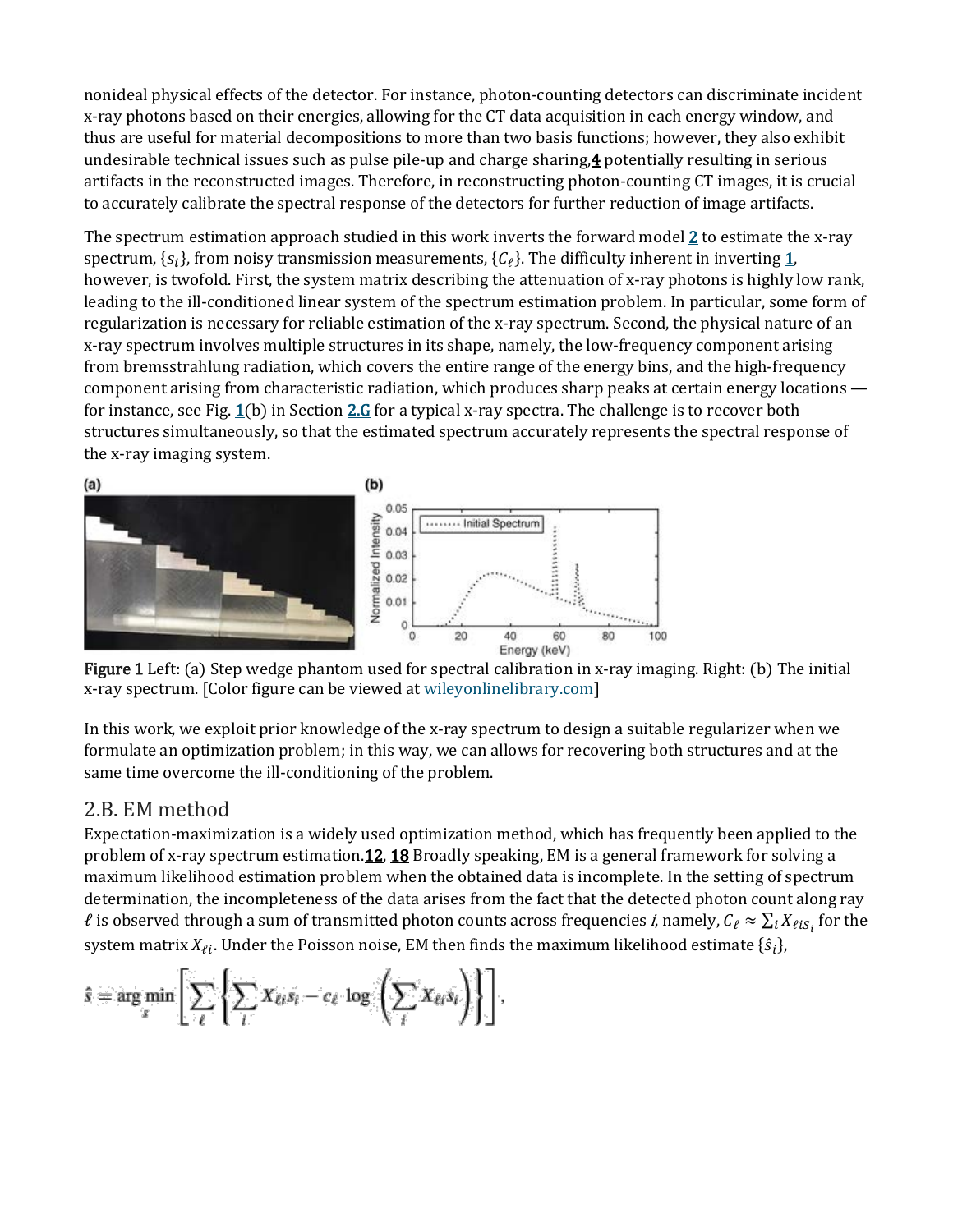$$
\hat{s} = \frac{\arg \min_{s} \left[ \sum_{\ell} \left\{ \sum_{i} X_{\ell i s_{i}} - C_{\ell} \log \left( \sum_{i} X_{\ell i s_{i}} \right) \right\} \right],
$$

by applying the following iterations

$$
s_i^{(t+1)} = \frac{s_i^{(t)}}{\sum_{\ell} x_{\ell i}} \sum_{\ell} \frac{X_{\ell i} c_{\ell}}{\sum_{i'} X_{\ell i'} s_{i'}^{(t)}} \text{ for all } i.
$$
  

$$
S_i^{(t+1)} = \frac{s_i^{(t)}}{\sum_{\ell} x_{\ell i}} \sum_{\ell} \frac{X_{\ell i} c_{\ell}}{\sum_{i'} X_{\ell i'} s_{i'}^{(t)}} \text{ for all } i. (2)
$$

Here, the updated equation is derived by minimizing the EM objective function  $Q\!\left(s;s^{\left(t\right)}\right)$ , given by

$$
Q(s; s^{(t)}) = \sum_{\ell i} \left\{ X_{\ell i} s_i - c_{\ell} \frac{X_{\ell i} s_i^{(t)}}{\sum_{i'} X_{\ell i'} s_{i'}^{(t)}} \log(X_{\ell i} s_i) \right\}.
$$
  

$$
Q(s; s^{(t)}) = \sum_{\ell i} X_{\ell i} S_i - C_{\ell} \frac{X_{\ell i} s_i^{(t)}}{\sum_{i'} X_{\ell i'} s_{i'}^{(t)}} \log(X_{\ell i} s_i) \tag{3}
$$

Note that the multiplicative form of the update Eq. [2](https://aapm.onlinelibrary.wiley.com/doi/full/10.1002/mp.13257#mp13257-disp-0003) automatically guarantees non-negativity of the solution as long as the initial value is set to non-negative.

For an underdetermined and noisy linear system, the maximum likelihood solution is known to overfit to the data and yield undesirable structure of the x-ray spectrum. Hence, it is desirable to minimize the data discrepancy function (the transmission Poisson likelihood function in this case) but possibly subject to constraints and/or regularization on the spectrum. Meanwhile, it is known that the iterations [2](https://aapm.onlinelibrary.wiley.com/doi/full/10.1002/mp.13257#mp13257-disp-0003) are guaranteed to converge to the solution  $\{\hat{s}_i\}$  for any initial point. Therefore, if run to convergence, the EM iterations should reach the solution  $\{\hat{s}_i\}$  and thus fail to deliver accurate estimation of the x-ray spectrum. In particular, if we try to incorporate prior information about the x-ray spectrum into the initialization of EM, we would expect it to still end up at the same solution, { $\hat{s}_i$ }. To avoid this issue, early stopping of EM is often employed 12 to regularize the algorithm path and avoid overfitting to the data. Note that, due to the global convergence property of EM, the idea of incorporating prior information via initialization makes sense only in the context of early stopping. In our supplementary material, we provide simulation results that show the effect of early stopping on the EM method (see Fig. S1).

While EM enjoys many empirical advantages for spectrum reconstruction, our motivation to derive a spectrum reconstruction method from an optimization framework is to enhance interpretability and flexibility of the reconstruction procedure; for EM, it is not clear what kind of regularization early stopping is performing for the algorithm, and other desirable constraints on the spectrum, such as a normalization constraint, cannot be easily incorporated. On the other hand, our framework is capable of including multiple constraints on the spectrum, and moreover, we do not require any form of early stopping but rather fully minimize target optimization problem for accurate reconstruction of x-ray spectrum. Our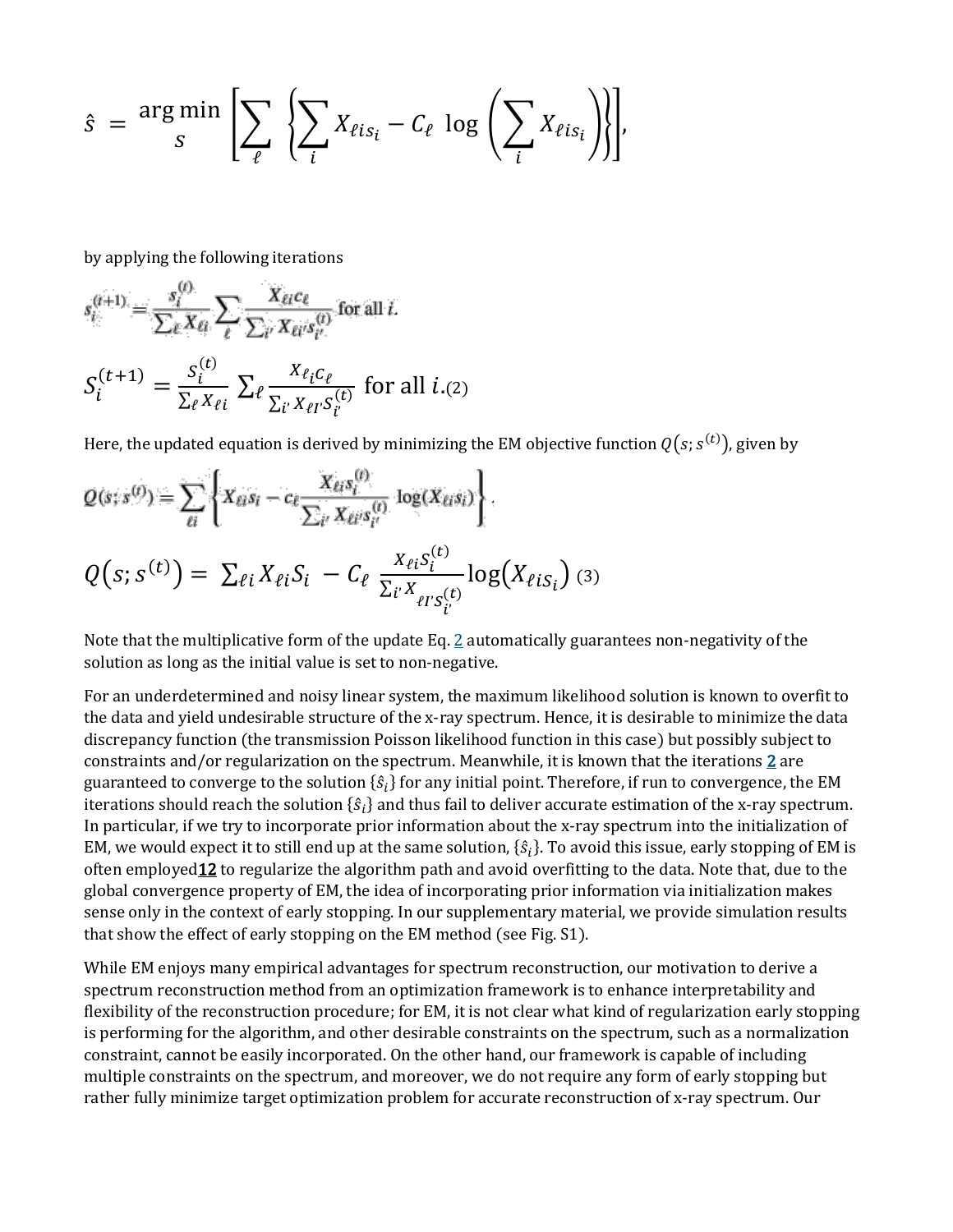approach might also allow us to build towards simultaneous spectrum estimation and basis material maps reconstruction in spectral CT.

#### 2.C. Spectrum estimation via KL-divergence constraint

Now we turn to the development of our method to estimate the x-ray spectrum from transmission measurements through an optimization problem.

We assume that an initial spectrum, namely a prior estimate of the x-ray spectrum, is available such that the initial value exactly captures the characteristic peaks of the target spectrum (without such information, we cannot hope to recover details of the spectral curves such as the characteristic peaks). Denoting the initial value by  $\{S^{\text{nn}}_i\}$ , we measure the distance of the x-ray spectrum  $\{s_i\}$  to the initial value via (weighted) Kullback–Leibler (KL) divergence,  $d_{KL}^{w}(S, S_i^{ini})$ , where for positive vectors  $x \ge 0$ ,  $y > 0$  and a weight vector  $w > 0$ , the KL divergence is defined by

$$
d_{KL}^{w}(x, y) = \sum_{i} w_i \{x_i \log(x_i/y_i) + y_i - x_i\}
$$

$$
d_{KL}^{w}(x, y) = \sum_{i} w_i \{x_i \log\left(\frac{x_i}{y_i}\right) + y_i - x_i\}.
$$
(4)

When using the uniform weight, that is,  $w_i - 1$  for all *i*, we simply write  $d_{KL}(x, y)$ . The KL divergence is convex in  $(x, y)$  and satisfies  $d_{KL}^w(x, y) \ge 0$  for  $x \ge 0$ ,  $y > 0$ , and  $d_{KL}^w(x, y) = 0$  if and only if  $x = y$ . In order to stabilize inversion of the data model, a KL-divergence constraint, that is, a bound on  $\rm{d}_{KL}^{w}(S,S_{i}^{\rm{nn}})$ , is placed on the estimated x-ray spectrum  $\{s_i\}$  to control the deviation from the initial value.

Specifically, the x-ray spectrum is reconstructed through the following constrained minimization problem:

minimize 
$$
d_{KL}(c, Xs)
$$
  
\nsubject to  $\frac{d_{KL}^{w}(s, s^{\text{ini}})}{\sum_{i} s_i} \leq c$ ,  
\nminimize  $(d_{KL} c; Xs)$   
\nS

# subject to  $d_{KL}^{w}(s; s^{ini}) \leq c, \sum_i s_i = 1, s_i \geq 0$  for all *i*, (5)

for a constraint parameter  $c \geq 0$ , where the KL divergence is employed for both the data discrepancy function and the constraint function. Note that the data discrepancy function here, namely, KL divergence between measured data and calculated photon counts, is equivalent to the transmission Poisson likelihood (TPL) function up to constant terms  $19$  hence the solution of the problem  $\frac{5}{5}$  $\frac{5}{5}$  $\frac{5}{5}$  is equivalent to a constrained maximum likelihood estimate of the counts data under a Poisson noise assumption. The TPL function can be useful even when the measured counts data is inconsistent with the Poisson assumption, since it assigns more weight to higher count measurements[.17](https://aapm.onlinelibrary.wiley.com/doi/full/10.1002/mp.13257#mp13257-bib-0017) In terms of the weight vector  $w$  in  $\frac{5}{2}$ , in this work, we investigate two possible weighting schemes,  $w_i = 1$  and  $w_i \propto \sum_{\ell} X_{\ell i}$  for the system matrix  $\{X_{\ell i}\}\$ . The latter choice helps to treat different spectral densities  $s_i$  on a more equal basis, since each column of the system matrix  $\{X_{\ell i}\}$  that contributes to the measured photon counts has different scalings. The  $\ell$  -norm constraint,  $\sum_i S_i = 1$ , ensures normalization of the resulting solution, which endows physical meaning to the reconstructed x-ray spectrum.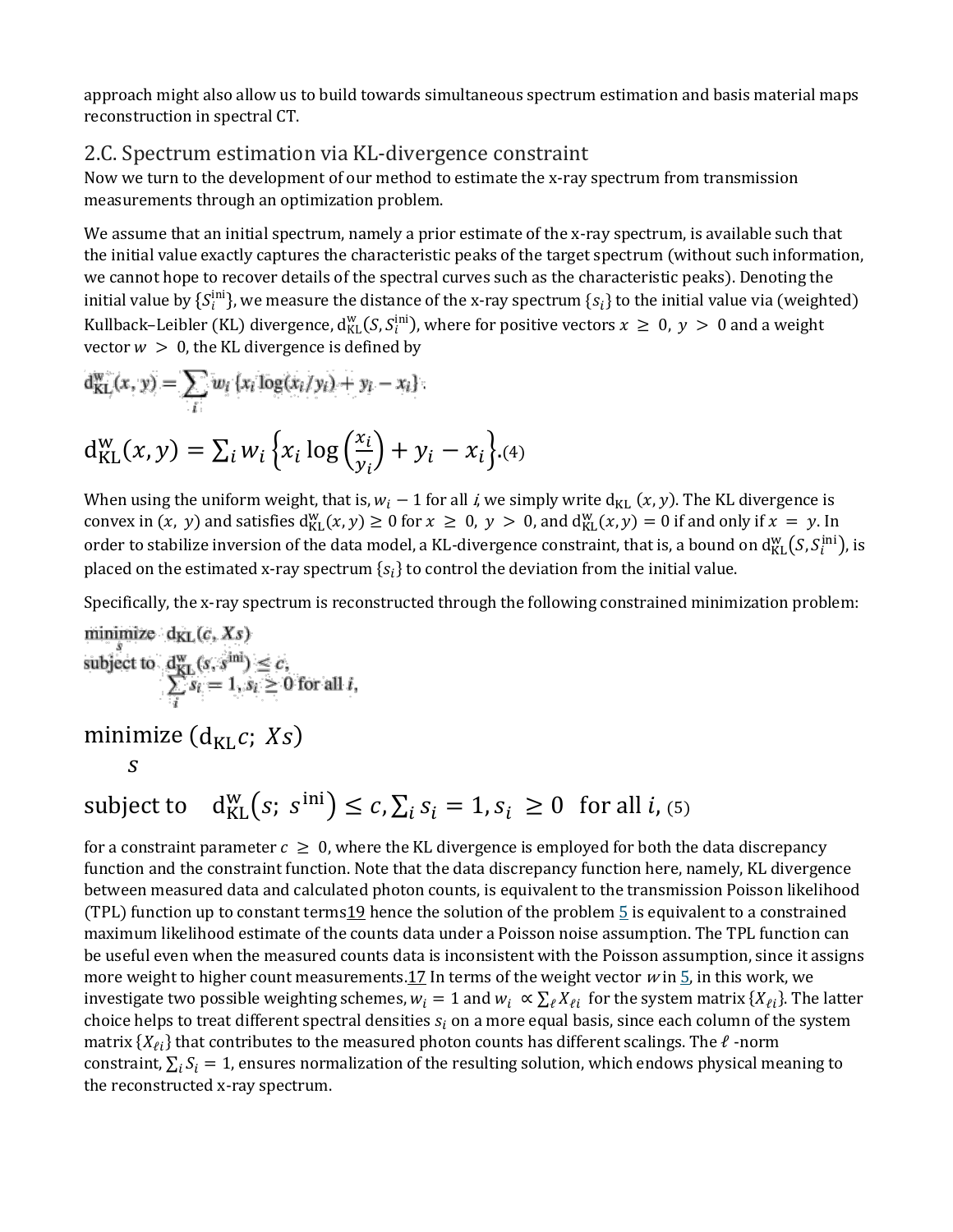Although the description of the data model  $1$  is idealized, the proposed optimization-based approach is flexible and can include other physical effects, such as x-ray scatter as well as other nonideal detector effects, in the estimation process by adding constraints or modifying the objective function. The use of KL divergence as a constraint function can be valid for any given optimization formulations. In terms of computation, the problem [5](https://aapm.onlinelibrary.wiley.com/doi/full/10.1002/mp.13257#mp13257-disp-0006) is a convex program, so any convex solver can be applied to solve the problem efficiently. For instance, we have implemented the method using the "cvx" package in Matlab with solver MOSEK which solves the problem [5](https://aapm.onlinelibrary.wiley.com/doi/full/10.1002/mp.13257#mp13257-disp-0006) in less than a second. Alternatively, we can apply the exponentiatedgradient (EG) algorithm, which is a simple first-order algorithm that iteratively performs a descent step followed by projection onto the feasible region of x-ray spectra. See Section [2.E](https://aapm.onlinelibrary.wiley.com/doi/full/10.1002/mp.13257#mp13257-sec-0011) for a detailed discussion of the EG algorithm and convergence guarantees for obtaining optimal solution of the problem [5.](https://aapm.onlinelibrary.wiley.com/doi/full/10.1002/mp.13257#mp13257-disp-0006)

Care must be taken in specifying the initial value  $\{S^{\text{ini}}\}$  as it has a great influence on the final estimation of the x-ray spectrum. If the employed initial value reflects realistic structure of a spectral curve, the resulting solution can provide accurate estimation of the target spectrum and therefore accurately reproduce transmission measurements. For instance, in the real system spectrum estimation task, one can obtain relatively accurate estimate of the x-ray source and this is sufficient for our method to produce better spectrum estimate that calibrates both the inaccurate source and the detector response. Other techniques have been also developed in the literature 18 to generate initial estimates that contain the characteristic peaks of the x-ray source and the K-edges of the detector, which is also applicable in our setting. In the simulation study (see Section [3.A\)](https://aapm.onlinelibrary.wiley.com/doi/full/10.1002/mp.13257#mp13257-sec-0015), we further investigate the robustness of the method with respect to the initial spectrum.

### 2.D. Connection to maximum entropy method

The proposed method based on KL divergence is closely related to the well-known *principle of maximum* entropy in the existing literature. This principle state that, of all possible solutions that are consistent with the data, we choose the one with the largest entropy  $-\sum_i S_i \log S_i$ , or with the least divergence (or relative entropy)  $\sum_i \frac{S_i \log S_i}{S_i^{\text{ini}}}$ , if the prior information  $\{S_i^{\text{ini}}\}$  is known. The maximum entropy principle has been widely studied in the following decades, with applications to a broad range of problems including image reconstruction from incomplete and noisy data. 20 We refer the reader to Shore and Johnson 21 for justification of the principle.

In the context of spectrum estimation, applying the maximum entropy principle with prior information  $\{S^{\text{ini}}_i\}$  leads to the following constrained optimization problem:

$$
\begin{array}{c}\text{minimize } d_{KL}(s, s^{\text{ini}}) \\ s\end{array}
$$

subject to  $d_{KL}(C, X_s) \leq C$ ,  $\sum_i s_i = 1$ ,  $s_i \geq 0$  for all  $i$ , (6)

where we again employ the TPL discrepancy function as a measure of the fit to the data, and  $\mathcal{C} > 0$  is a parameter that limits the amount of this discrepancy.

Now, since the problem is convex in the variable  $\{s_i\}$ , we can find a one-to-one correspondence between the parameters c in  $\underline{5}$  $\underline{5}$  $\underline{5}$  (where we choose  $w_i = 1$ ) and C in  $\underline{6}$  $\underline{6}$  $\underline{6}$  such that the solutions from both optimization problems exactly match; this, in turn, implies that the problem  $\frac{5}{2}$  $\frac{5}{2}$  $\frac{5}{2}$  is equivalent to the problem  $\frac{6}{2}$ , and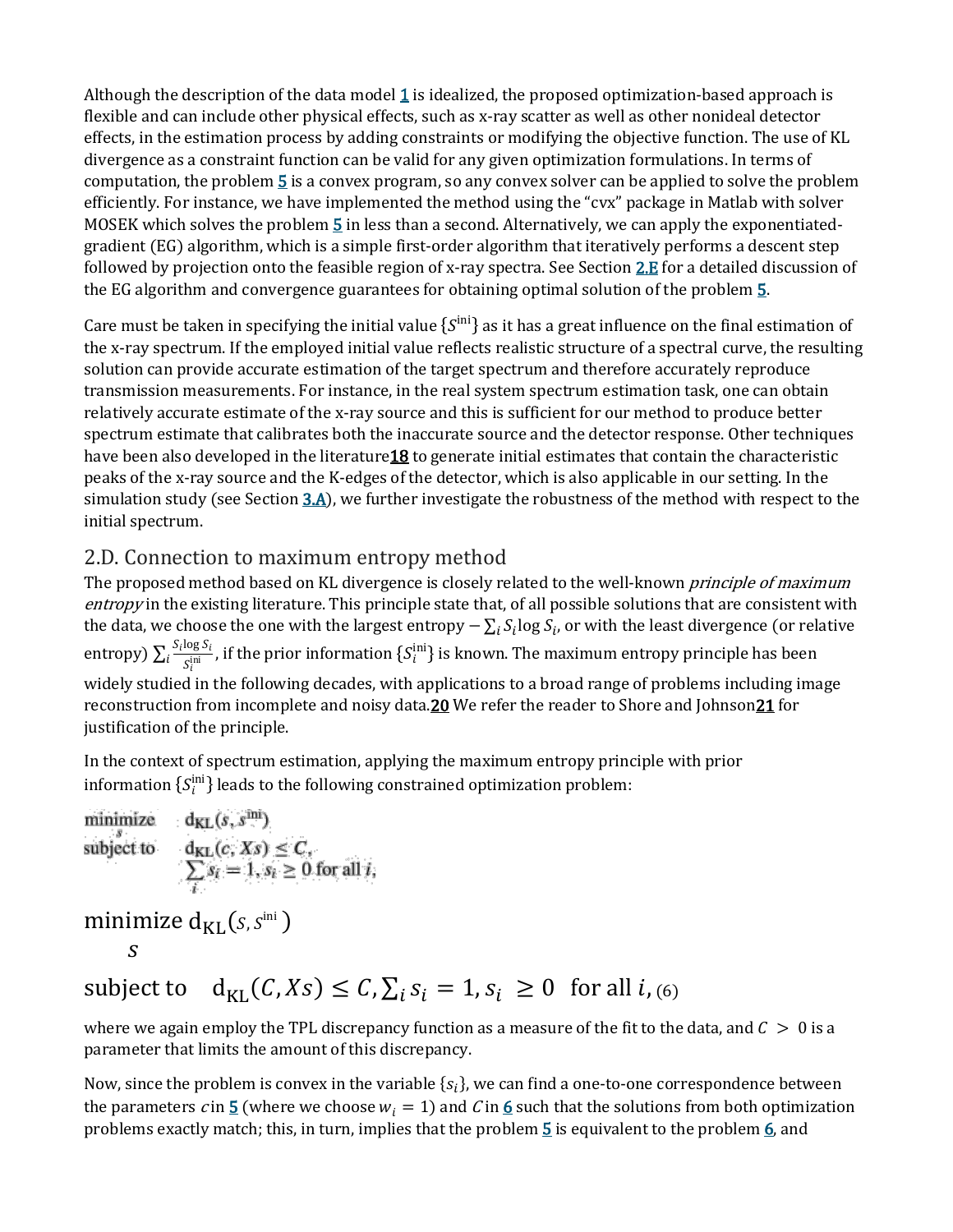particularly shows the equivalence between the proposed approach and the maximum entropy principle. This provides a justification of the use of KL divergence as a constraint function for spectrum estimation. On the other hand, note that the convexity of the TPL discrepancy function is essential here. While the KLdivergence constraint can be applied to the data models including other physical factors, as long as the resulting data discrepancy function is convex, the equivalence to the maximum entropy principle always holds. This interpretation can be useful in gaining further insight into the constrained approach with KL divergence.

### 2.E. Exponentiated-gradient algorithm

While the problem [5](https://aapm.onlinelibrary.wiley.com/doi/full/10.1002/mp.13257#mp13257-disp-0006) can generally be solved by any convex solver, in some applications, it is useful to have an iterative algorithm that solves the problem more explicitly. In this work, we solve this optimization problem using the EG algorithm, 22 that is designed to solve general convex objectives over the simplex  $S: \sum_i S_i = 1, S_i \geq 0$  for all *i*. The EG algorithm can also be viewed as a special case of mirror descent with the mirror map given as the negative entropy function.<sup>23</sup>

First, we write the constrained problem  $\frac{5}{2}$  $\frac{5}{2}$  $\frac{5}{2}$  in the equivalent Lagrangian form:

minimize 
$$
d_{KL}(c, Xs) + \lambda \cdot d_{KL}^w(s, s^{ini})
$$
  
\nsubject to  $\sum_i s_i = 1, s_i \ge 0$  for all  $i$ ,  
\nminimize  $d_{KL}(C, Xs) + \lambda \cdot d_{KL}^w(s; s^{ini})$   
\n $s$ 

subject to  $\sum_i s_i = 1, s_i \geq 0$  for all  $i, \tau$ 

where  $\lambda$  is a regularization parameter that controls the amount of regularizing effect and the constraints represent the feasible region of x-ray spectra. Again, there is a one-to-one correspondence between  $c$  in  $\frac{5}{2}$  $\frac{5}{2}$  $\frac{5}{2}$  and  $\lambda$  in  $\frac{7}{2}$ , due to the convexity of the problem.

The EG algorithm applied to the above problem yields the following iterations: initialize  $S^{(0)}$  =  $\delta^{\text{ini}}$ , fix the step size  $\eta > 0$ , then for steps  $t = 0, 1, 2, ...$ 

$$
\begin{cases}\n\text{Set } g^{(t)} = \nabla_s \mathbf{d}_{KL}(c, Xs^{(t)}) + \lambda \nabla_s \mathbf{d}_{KL}^{\text{w}}(s^{(t)}, s^{\text{ini}}); \\
\text{Set } s_i^{(t+1)} \leftarrow s_i^{(t)} \exp\left(-\eta \cdot g_i^{(t)}\right) \text{ for all } i; \\
\text{Set } g^{(t+1)} \leftarrow s^{(t+1)} / \|\mathbf{g}^{(t+1)}\|_1.\n\end{cases}
$$
\n
$$
\begin{cases}\n\text{Set } g^{(t)} = \nabla_s \mathbf{d}_{KL}\left(c, Xs^{(1)}\right) + \lambda \nabla_s \mathbf{d}_{KL}^{\text{w}}\left(s_{(1)}, s^{\text{ini}}\right); \\
\text{Set } s_i^{(t+1)} \leftarrow s_i^{(t)} \exp\left(-\eta \cdot g_i^{(t)}\right) \text{ for all } I; \\
\text{Set } s^{(t+1)} \leftarrow S^{(t+1)} / \|\mathbf{S}^{(t+1)}\| \|^2\n\end{cases} \tag{8}
$$

Now examining the steps given in <u>8</u>, we see that the update equation of  $s_i^{(t+1)}$  is multiplicative as analogous to the EM iterations [2.](https://aapm.onlinelibrary.wiley.com/doi/full/10.1002/mp.13257#mp13257-disp-0003) Particularly, this guarantees automatic inclusion of non-negativity constraints in the estimated spectrum, as long as the initial spectrum is non-negative. On the other hand, a distinct feature of the EG algorithm is that at every iteration the normalization constraint is enforced by the projection step  $S^{(t)}/\|S^{(1)}\|$  (more precisely, the projection is performed with respect to the KL divergence), whereas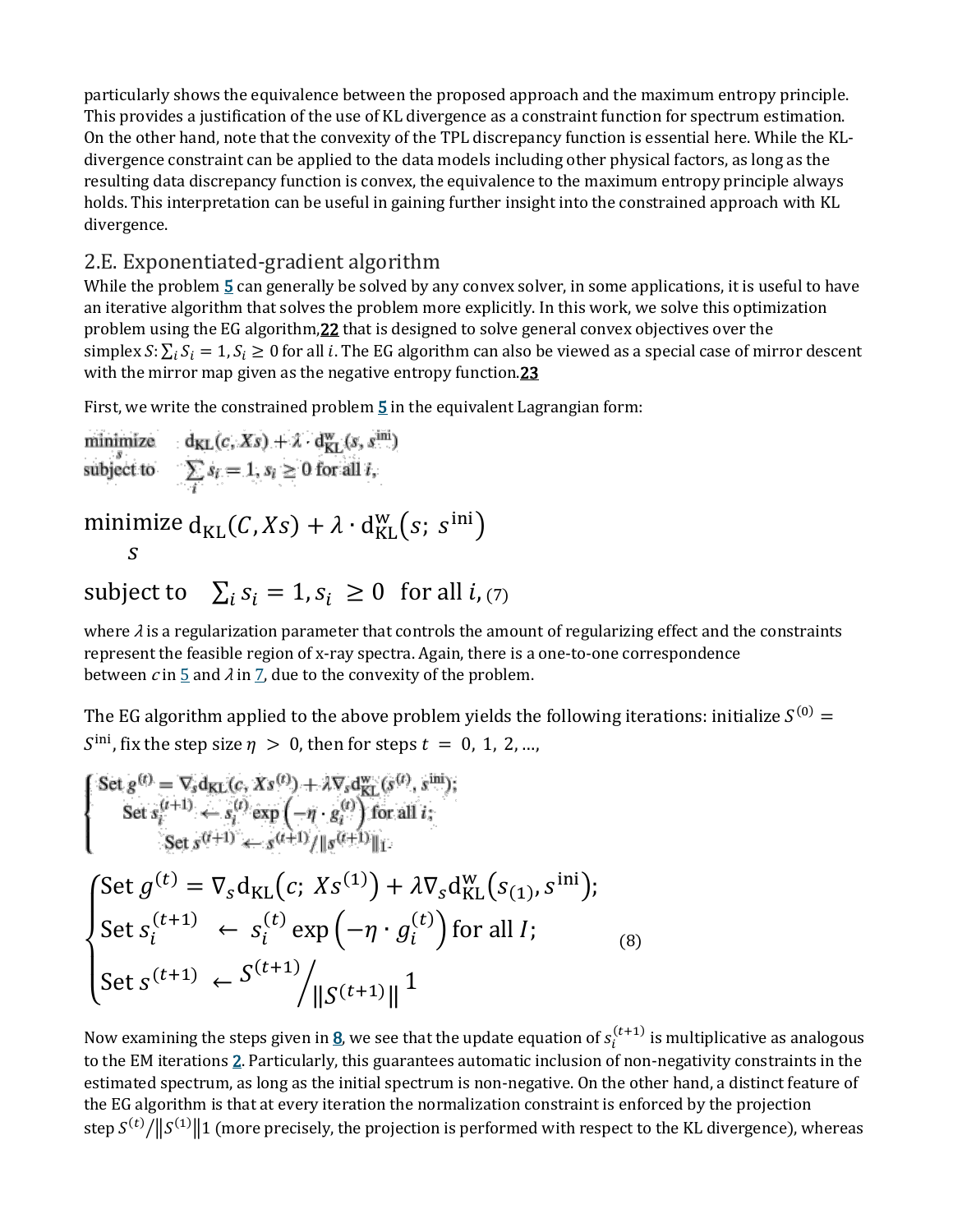the EM method can give no such guarantees on the final solution. The projection step can be optional, and is not needed if the normalization constraint is not included in [7.](https://aapm.onlinelibrary.wiley.com/doi/full/10.1002/mp.13257#mp13257-disp-0008) To compare the EG and EM algorithms, while the EM algorithm seeks to minimize [3](https://aapm.onlinelibrary.wiley.com/doi/full/10.1002/mp.13257#mp13257-disp-0004) at each iteration to reach the maximum likelihood solution (if EM is run to convergence), EG instead seeks to take each step that monotonically decreases [3](https://aapm.onlinelibrary.wiley.com/doi/full/10.1002/mp.13257#mp13257-disp-0004) with additional KL-divergence regularization term. Both algorithms will produce a sequence of estimates that will decrease the (regularized) data discrepancy at each iteration.

The convergence of the EG algorithm has been well established in the literature — for instance, it is shown that the objective gap between the point at iteration  $t$  and the optimal solution decays with the rate  $\mathcal{O}\left(\frac{1}{t}\right)$  $\frac{1}{t}$  ). $\frac{23}{2}$  In Appendix A, we provide a simple way to test for convergence by checking whether the KKT conditions is satisfied within a predefined threshold  $\varepsilon > 0.24$  $\varepsilon > 0.24$  Implementing the algorithm is quite straightforward, but one needs to specify the step size  $\eta > 0$  at every iteration. In general, the step size can be chosen to be fixed or with a line search method. For the numerical experiments studied in this work, we perform the EG algorithm with a fixed step size, for which the algorithm is observed to converge rapidly to the optimal solution. Details for our implementations of the algorithm can be found in Section [2.F.](https://aapm.onlinelibrary.wiley.com/doi/full/10.1002/mp.13257#mp13257-sec-0013)

### 2.F. Simulation study

A step wedge phantom is modeled and simulated, consisting of aluminum and polymethyl methacrylate (PMMA). The thicknesses of aluminum and PMMA are each selected in the range of {0, 0.635, 1.270, 1.905, 2.540} and {0, 2.540, 5.080, 7.620, 10.160}, respectively, giving a total of 25 combinations across the step wedge. The linear attenuation coefficients are obtained using the NIST tabl[e.25](https://aapm.onlinelibrary.wiley.com/doi/full/10.1002/mp.13257#mp13257-bib-0025) Three kinds of polychromatic spectra, sampled at 1 keV intervals between 10 and 100 keV, are employed to either generate transmission measurements, or to serve as an initial value for the effective spectrum estimation; those spectra are determined from the experimental data described in Section [2.G,](https://aapm.onlinelibrary.wiley.com/doi/full/10.1002/mp.13257#mp13257-sec-0013)  and represent a typical spectral response of the photon-counting CT system for energy windows with thresholds at 25, 40, and 60 keV. Using the experimentally determined spectra allows us to model the rational shape of the x-ray spectrum.

Given the true spectrum, the expected total transmitted photon counts  $\{\hat{C}_\ell\}$  are computed according to the data model [1](https://aapm.onlinelibrary.wiley.com/doi/full/10.1002/mp.13257#mp13257-disp-0001) with expected incident photon counts  $N_\ell = 10^5$  for each ray  $\ell$ . The noisy measurements  ${C_\ell}$  are then generated with an independent Poisson model from which the true x-ray spectrum is reconstructed. Additionally, we generate another set of noisy transmission measurements through 20 different thicknesses of water which are varied from 0 to 20 cm at equal intervals, and where the NIST values are used to obtain the energy-dependent attenuation coefficients. These measurements are not included in the reconstruction of the x-ray spectrum, but will serve as a "validation" set to assess the reproducibility of the spectrum estimation methods.

The x-ray spectrum is reconstructed by solving the optimization problem [7](https://aapm.onlinelibrary.wiley.com/doi/full/10.1002/mp.13257#mp13257-disp-0008) with an implementation of the EG algorithm, as described in Section [2.E.](https://aapm.onlinelibrary.wiley.com/doi/full/10.1002/mp.13257#mp13257-sec-0011) We use the uniform weighting scheme throughout the simulation study. Recall that  $\lambda$  is the user-defined parameter to control the trade-off between the data fidelity of the model and the regularization on the KL divergence of the solution. We

vary  $\lambda$  over  $\lambda \in \{20, 30, ..., 1000\}$ , and select the value that minimizes the root mean square error (RMSE)

RMSE(
$$
\lambda
$$
) = 
$$
\frac{\sum_i (s_i(\lambda) - s_i^{\text{true}})^2}{\sum_i (s_i^{\text{true}})^2},
$$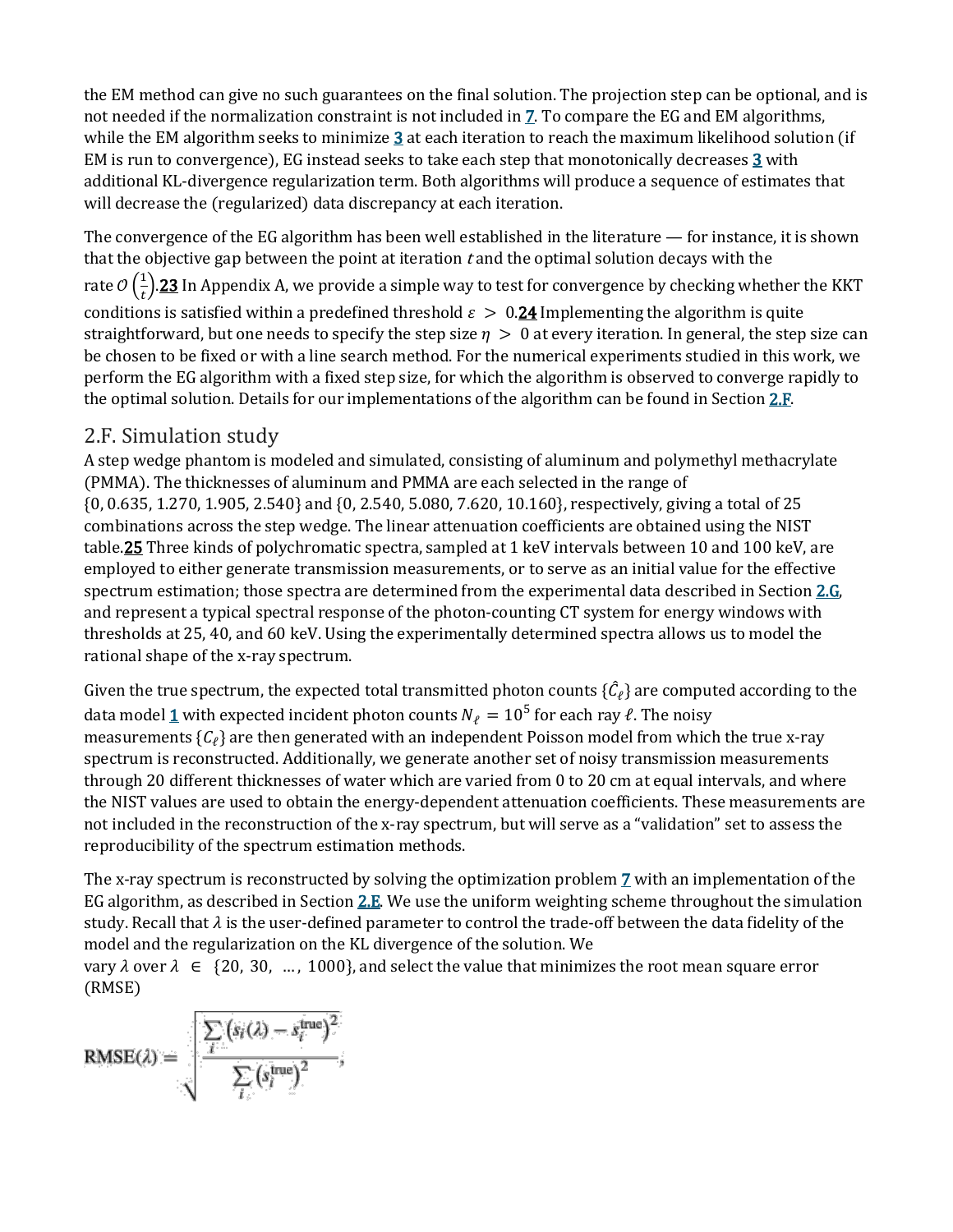$$
RSME(\lambda) = \sqrt{\frac{\Sigma_i(S_i(\lambda) - S_i^{\text{true}})^2}{\Sigma_i(S_i^{\text{true}})^2}}(9)
$$

where  $\{S_i(\lambda)\}$  is the estimated spectrum given this choice of  $\lambda$ , and  $\{S_i^{\text{true}}\}$  is the true spectrum. The spectrum achieving the minimum RMSE will be close to the true spectrum in shape, and thus can reliably reproduce transmission curves for any configurations of materials. For step size, we fix  $\eta =$ 1.3 × 10<sup>-5</sup> throughout the simulation. We run the EG algorithm [8](https://aapm.onlinelibrary.wiley.com/doi/full/10.1002/mp.13257#mp13257-disp-0009) until convergence, where we check the convergence of the algorithm as given in Appendix A. For the present work, we set the threshold  $\epsilon = 10^{-8}$ .

#### 2.G. Experimental study

The proposed KL-divergence approach is evaluated on the experimental data which is performed on a bench-top x-ray system consisting of a microfocus x-ray tube and a photon-counting cadmium-zinctelluride (CZT) detector comprised of 128 detector pixels, of which 96 are usable. A step wedge phantom made of aluminum and PMMA, shown in Fig.  $1(a)$  $1(a)$ , are measured at the same dimensions with the simulated step wedge as described in Section [2.F.](https://aapm.onlinelibrary.wiley.com/doi/full/10.1002/mp.13257#mp13257-sec-0012) We refer the reader to our coauthors' paper 6 for more details of the experimental setup.

The initial spectrum is generated with the SPEC78 software from the IPEM78 repor[t,26](https://aapm.onlinelibrary.wiley.com/doi/full/10.1002/mp.13257#mp13257-bib-0026) which contains the expected spectrum exiting the tube for a 100 kV beam with 1 mm of aluminum filtration. Based on the measurement sets, reconstruction is performed with the KL-divergence regularized problem [7](https://aapm.onlinelibrary.wiley.com/doi/full/10.1002/mp.13257#mp13257-disp-0008) to estimate effective spectral response of the photon-counting detectors for each energy window and detector pixel. Determining a good regularization parameter is critical in obtaining an accurate x-ray spectrum. The RMSE rule [9](https://aapm.onlinelibrary.wiley.com/doi/full/10.1002/mp.13257#mp13257-disp-0010) cannot be applied here, since the true spectrum is unknown in the experimental setting. A validation method is another attractive option to choose a good value of  $\lambda$ , for which we randomly partition the transmission measurements into the training data and test data and select  $\lambda$  that best predicts the test data using the x-ray spectrum reconstructed from the training data. While the validation method is observed to perform well in the simulation setting, we find that when applied to the experimental setting, the estimated spectra tend to highly ovefit the experimental data and show unphysical fluctuations in the resulting curves. This is attributed to the systematic dependencies present in the measured photon counts, which can arise from various nonideal physical effects of photon-counting detectors that have not been included in the data model [1.](https://aapm.onlinelibrary.wiley.com/doi/full/10.1002/mp.13257#mp13257-disp-0001)

For the current experiment, we instead rely on an alternative procedure for selecting the optimal value of  $\lambda$ . The selection rule is based on the observation that the bremsstrahlung spectrum typically reveals unimodal structure in the corresponding energy region. The initial spectrum, shown in Fig.  $\mathbf{1}(b)$ , exhibits characteristic peaks at 58, 67, 69 keV, but in other regions, the curve is smooth and nearly unimodal — it has a local minimum at  $S_{11}^{\text{in}}$  (not visible in the figure), and a local maximum at  $S_{33}^{\text{in}}$ . We expect to see this type of simple structure in the true spectrum as well. We therefore choose regularization parameters  $\lambda$  that yield the spectrum whose bremsstrahlung part reflects the same unimodal structure as the initial spectrum. More specifically, consider the spectrum  ${s_i}$  constrained to the bremsstrahlung part of the frequency curve, by removing the characteristic peaks at 58, 67, 69 keV:

 $s_{\text{brem}} = (s_{10}, \ldots, s_{57}, s_{59}, \ldots, s_{66}, s_{68}, s_{70}, \ldots, s_{100}),$  $S_{\text{brem}} = (s_{10}, \ldots; s_{59}, \ldots, s_{66}, s_{68}, s_{70}, \ldots, s_{100}),$ 

that is, the energy spectrum of photons is decomposed into  $s_{\text{brem}}$  and  $S_{\text{char}} = S_{58}$ ,  $S_{67}$ ,  $S_{69}$ . We choose the regularization parameter by taking the smallest value of  $\lambda$  such that the estimated spectrum,  $s(\lambda)$ , exhibits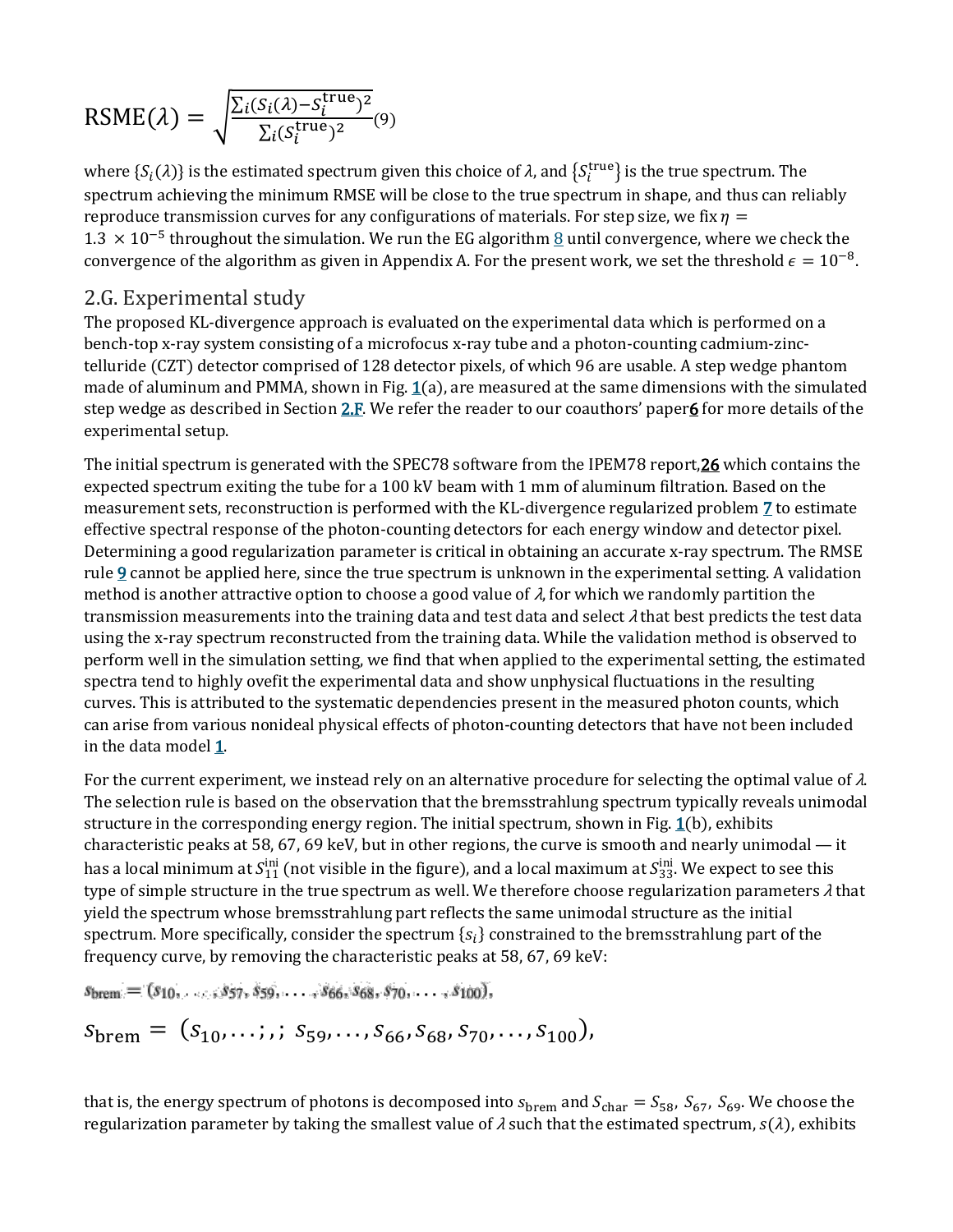at most one local minimum and one local maximum, when the characteristic peaks are removed — that is, at most one local minimum and one local maximum in the vector  $s(\lambda)_{\text{brem}}$ , the bremsstrahlung part of the estimated spectrum. We expect that values of  $\lambda$  which are too small, leading to insufficient regularization, would yield an estimated spectrum  $s(\lambda)$  that overfits to the data, which would typically exhibit many local minima and maxima; therefore, our procedure ensures that we choose a value of  $\lambda$  that is not too small, to avoid overfitting.

It is shown in Section [3.B](https://aapm.onlinelibrary.wiley.com/doi/full/10.1002/mp.13257#mp13257-sec-0016) that the approach for estimating  $\lambda$  works reasonably well for our system, yielding realistic looking spectra of the system for each energy window. For other photon-counting systems, it may be necessary to devise other methods for estimating <sup>λ</sup>.

## 3 Results

### 3.A. Simulation study

Now, we perform a numerical experiment on the simulated transmission measurements to examine the empirical performance of the proposed method, as well as compare to the EM method. More simulation results can be found in our supplementary material (see Fig. S2).

Figures  $2(a)$  $2(a)$  and  $2(b)$  show the spectral curves reconstructed from transmission measurements by employing the ground truth and initial spectrum shown in the figures, respectively. For each given ground truth and initial spectrum, we simulate 20 independent sets of transmission measurements and obtain the best spectrum solutions by running the EG algorithm. Hence, each plot of Figs.  $2(a)$  $2(a)$  and  $2(b)$  shows reconstructed x-ray spectrum for 20 different sets of measurements. Due to the noise, there exist some variation between the spectral curves. As seen in the figures, however, the spectra generated by the method are concentrated near the respective true spectra and furthermore every single spectrum resembles the shape of its target with a high precision. More importantly, the results further show the robustness to the shapes of the chosen ground truth and initial spectra; the method continues to perform well, as long as the initial spectrum shares the same locations of the characteristic peaks as the true spectrum even though the relative intensities can be substantially different. This property can be particularly favorable for spectral calibration of a photon-counting detector, since spectral information from one energy window can be useful for estimating the spectral response of other windows.



Figure 2 Spectrum estimation from simulated transmission measurements by use of KL. Different types of true and initial x-ray spectrum are employed as shown in black solid line and black dotted lines, respectively. In each setting, spectrum reconstruction is performed for 20 independent sets of transmission measurements. (a and b): Spectral curves for 20 different trials. The band formed by the curves shows variation between the reconstructed x-ray spectra. (c and d) The RMSE curves computed by [9](https://aapm.onlinelibrary.wiley.com/doi/full/10.1002/mp.13257#mp13257-disp-0010) for different regularization parameters. Each point represents an average over 20 trials. [Color figure can be viewed at [wileyonlinelibrary.com\]](http://wileyonlinelibrary.com/)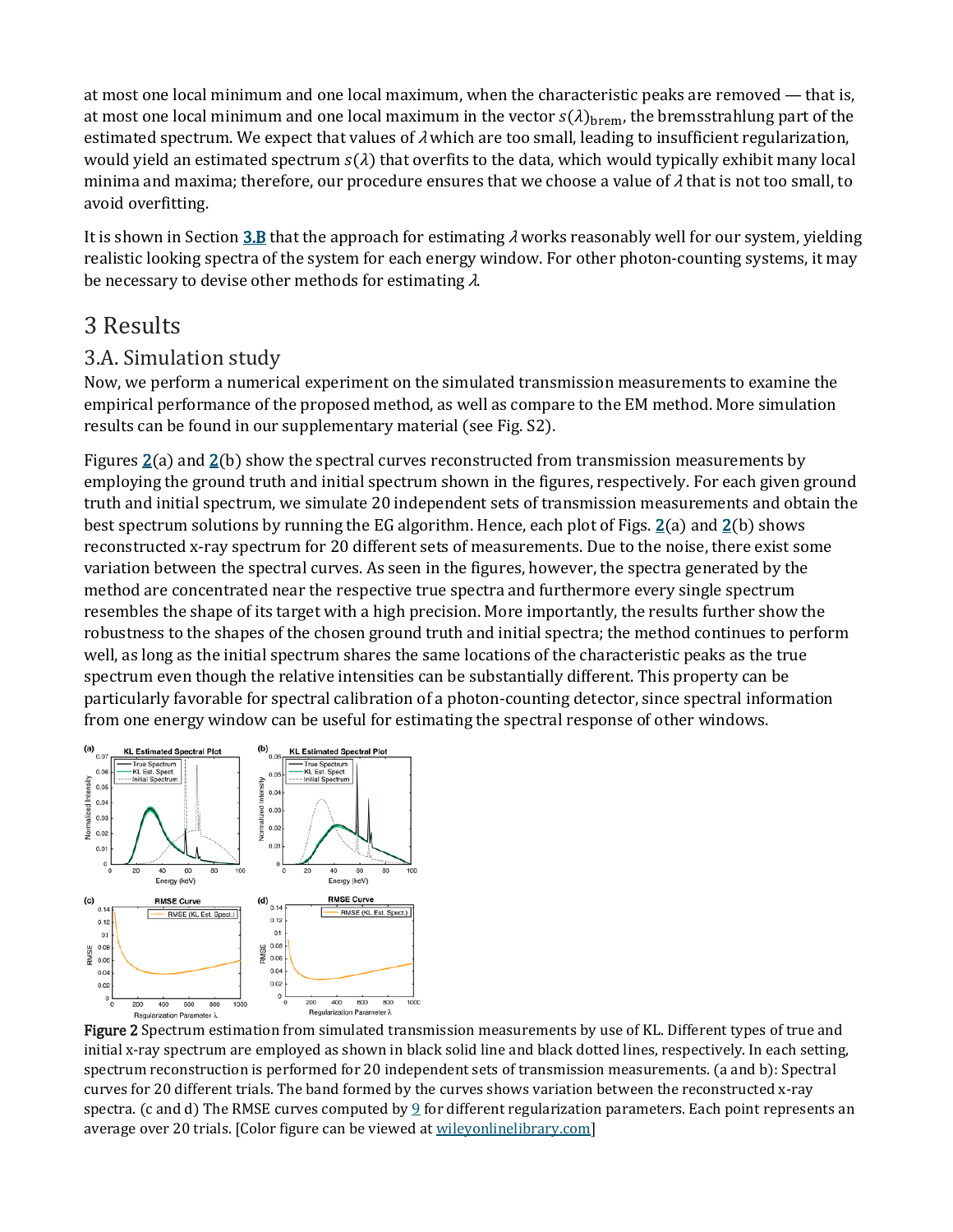The lower row of Fig. [2](https://aapm.onlinelibrary.wiley.com/doi/full/10.1002/mp.13257#mp13257-fig-0002) displays the RMSE plots, averaged over 20 trials, with respect to regularization parameter  $\lambda$ . For the two plots, the method yields larger error at first, but drops rapidly thereafter and achieves a minimum at  $\lambda$  in the range of 200–400. The error remains relatively lower in a broad range of  $\lambda$ 's around the minimum, which illustrates that the method is numerically stable relative to the choice of  $\lambda$ . At larger values of  $\lambda$ , bias is induced in the solution and the error from the true spectrum begins to grow again. In comparison to the other case, the RMSE curve is placed higher in Fig.  $2(c)$  $2(c)$ , which results from the fact that the employed initial spectrum is farther from the truth than the other case.

Figures [3\(](https://aapm.onlinelibrary.wiley.com/doi/full/10.1002/mp.13257#mp13257-fig-0003)a) and [3\(](https://aapm.onlinelibrary.wiley.com/doi/full/10.1002/mp.13257#mp13257-fig-0003)b) show comparison of the spectra fitted by the KL-divergence-based method and the EM method from simulated transmission measurements. For EM, the number of iterations is varied from 10 to  $10^4$  and the optimal number is chosen based on the RMSE rule described in [9.](https://aapm.onlinelibrary.wiley.com/doi/full/10.1002/mp.13257#mp13257-disp-0010) While it is seen that EM tends to estimate the true spectrum more faithfully (the averaged RMSE values by the best case KL and EM solutions are 0.0350 and 0.0184, respectively), the spectrum representations by both methods generally exhibit comparable performance in recovering physical shape of the true spectrum. Moreover, the utility of the KL-divergence approach lies in the mathematical formulation of spectrum estimation as an optimization problem.



Figure 3 Comparison of spectrum estimation from simulated transmission measurements by use of KL and EM. Results for spectral curves, fitted by KL and EM, respectively, are displayed for 20 different trials. [Color figure can be viewed at [wileyonlinelibrary.com\]](http://wileyonlinelibrary.com/)

Next, we evaluate the prediction of the transmission curves using the spectrum estimates based on water transmission measurements at 20 thicknesses. We use the  $\ell_2$ -distance for log counts

$$
\sum_{\ell'} (\log(c_{\ell'}) - \log(\hat{c}_{\ell'}))^2
$$
  

$$
\sum_{\ell} (\log(C_{\ell'}) - \log(\hat{C}_{\ell'})^2)
$$
 (10)

to measure the prediction performance. Figure  $4(a)$  $4(a)$  shows the prediction error of the KL-divergence approach plotted against the varying regularization parameter, as well as the prediction by the best case EM solution [which, recall, minimizes the RMSE criterion in  $\mathfrak{q}$ ] and the true spectrum for reference (note that even the true spectrum cannot perfectly reproduce the transmission data due to the noise). For small values of  $\lambda$ , the KL-divergence approach performs nearly as well as the best case EM solution and slightly less than the true spectrum, demonstrating its capability to represent the measurement process; for higher values of  $\lambda$ , however, the performance rapidly degrades which results from the underfitting of the model. Figure  $4(b)$  $4(b)$  displays the actual transmission curves predicted by both methods, as well as the simulated water transmission data and the transmission curve predicted by the initial spectrum, and Fig.  $4(c)$  $4(c)$ compares the relative differences between the predicted and water transmission curves. Without loss of generality, here we only give a representative result from different trials. Again, it is clearly seen that both predicted transmission curves are accurate enough to predict the water transmission data and show the significant improvement over the transmission curve predicted by the initial spectrum. The residuals also behave similarly across the water transmission data.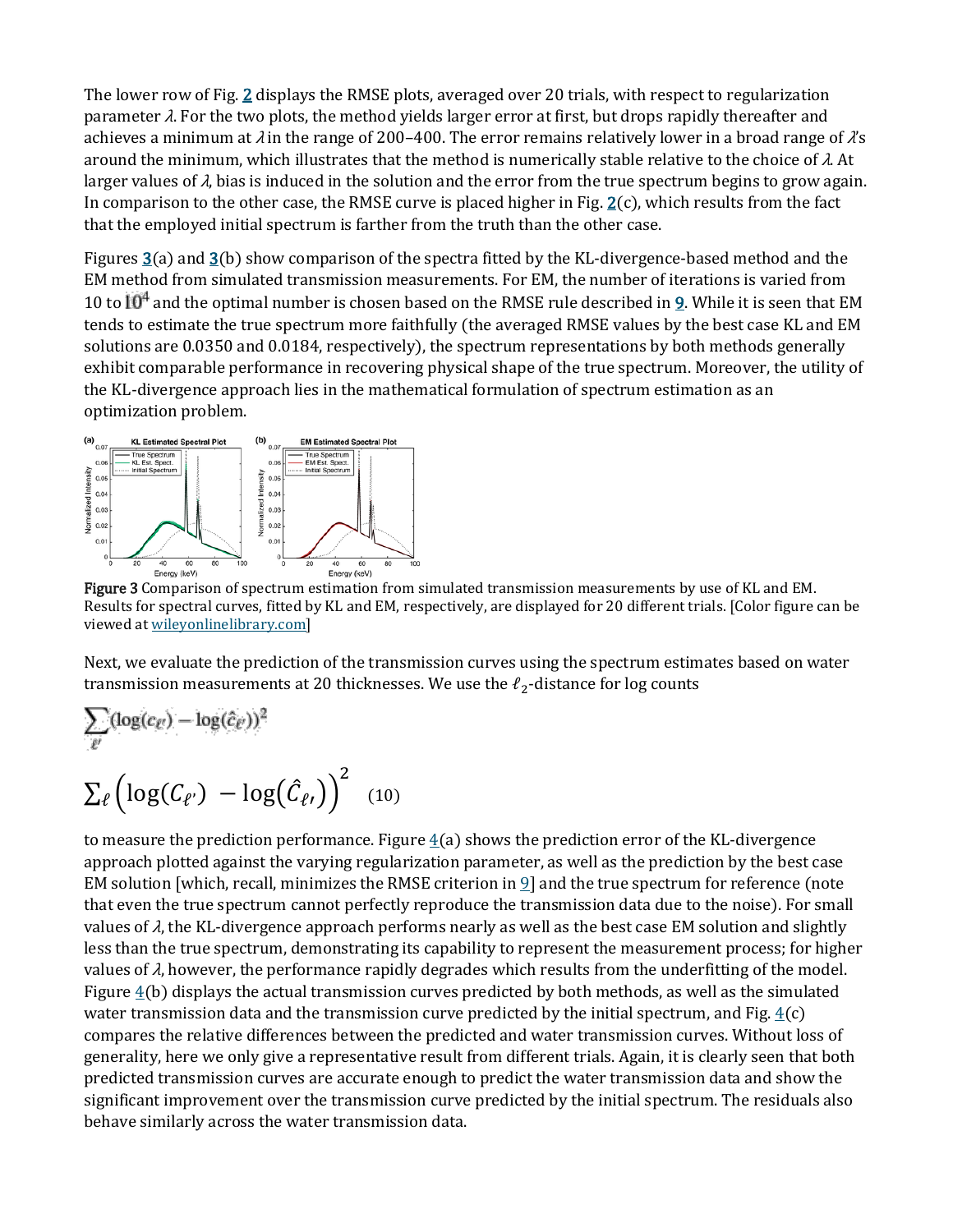

Figure 4 (a) Prediction error in the transmission curves derived from the x-ray spectra using KL and EM. For the EM error, the best case solution is used to produce the transmission curve, which is irrelevant with respect to the regularization parameters. Each point represents an average over 20 trials. (b) Plot of the predicted transmission curves for the reference material water. The x-axis indicates the thicknesses index  $\ell'$  for water, and the y-axis is plotted on a logarithmic scale. The results for KL and EM are nearly identical and cannot be distinguished in the plot. (c) Relative differences between the measured and the predicted transmission curves for the reference material water. The relative differences for KL and EM behave similarly across thicknesses lengths.

#### 3.B. Experimental study

Results for experimental data are shown in Fig. [5.](https://aapm.onlinelibrary.wiley.com/doi/full/10.1002/mp.13257#mp13257-fig-0005) Each panel in the upper row shows the reconstructed xray spectra for three different energy windows, as well as the initial spectrum depicted as the dotted line. Within each panel, the curves are obtained by running the EG algorithm from 96 different detector pixels, where the uniform weighting scheme is used and step size is set to  $\eta = 1.3 \times 10^{-5}$ . While there is substantial variation in the reconstructed x-ray spectra across the detector pixels, the selection method based on the unimodality consistently yields spectra that resemble realistic shapes of the bremsstrahlung and characteristic lines. Compared to the results for high energy window, the spectra estimated for low and medium energy windows appear to follow the realistic shape more faithfully. The spectral curves displayed in high energy window seem to be less stable and exhibit more fluctuations in the bremsstrahlung region. We suspect that this is attributed to overfitting to the transmission measurements for high energy window, namely, the model agree with the given set of measurements too closely. Since the measurements are highly noisy, the spectra that overfits become tailored to fit noise in the data as well, resulting in a wider band of spectra as shown in  $\underline{5}(c)$ . On the other hand, comparing the prediction errors [calculated based on  $\ell^2$ -distance for log counts 10 shown in the lower row of Fig. [5,](https://aapm.onlinelibrary.wiley.com/doi/full/10.1002/mp.13257#mp13257-fig-0005) the error of the transmission model in  $5(f)$  $5(f)$  is lower than the other windows in  $5(d)$  and  $5(e)$ . Since the prediction error is calculated with the same measurements that have been used to reconstruct the spectra, this can also result from the overfitting phenomenon in the high energy window.



Figure 5 Spectrum estimation from the measured transmission data by use of KL. Each column represents the results for different spectral windows. (a, b, and c) Spectral curves for each energy window. The plots show the solution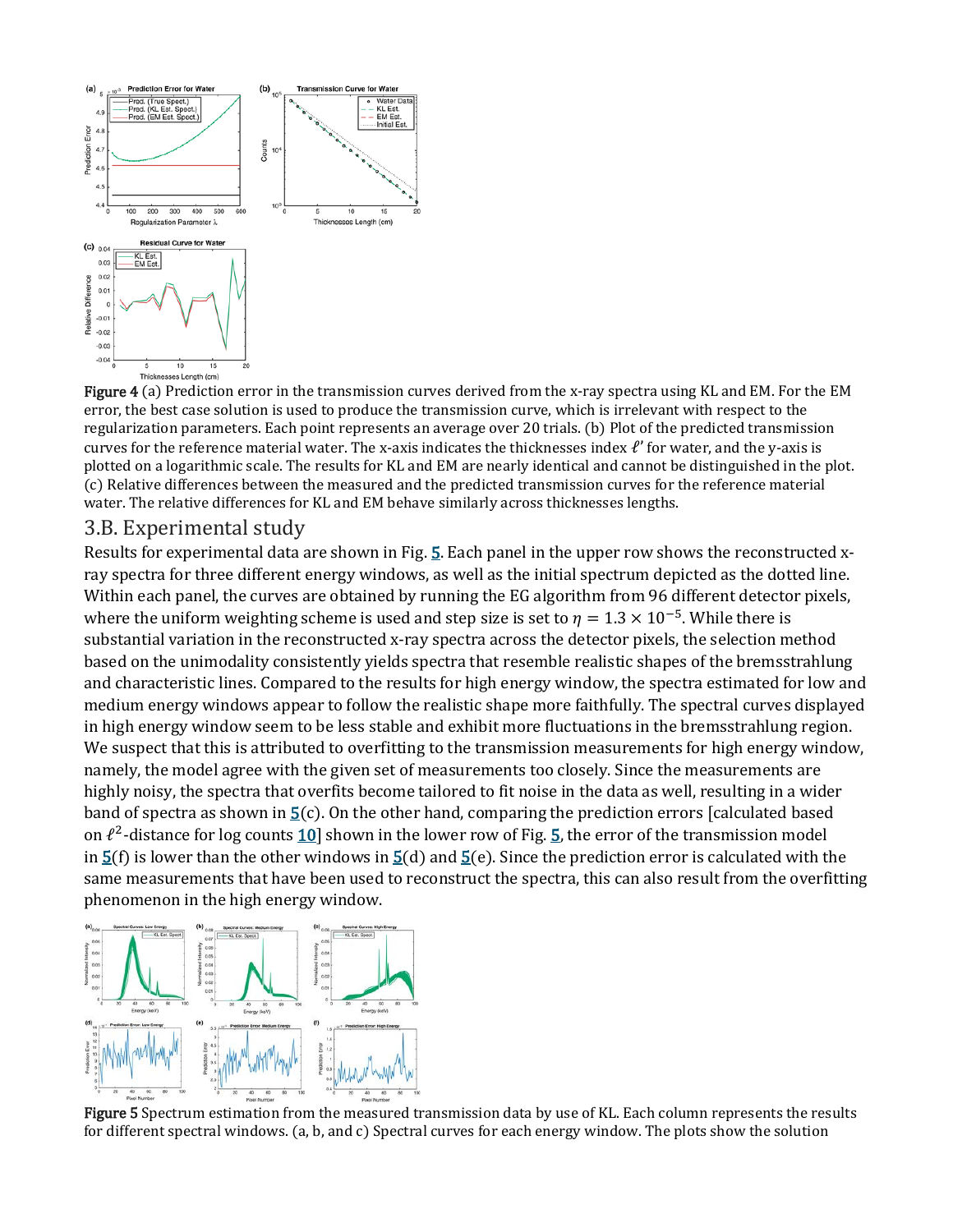curves for 96 different detector pixels. (d, e, and f) Prediction error in the transmission curves derived from the x-ray spectra shown above across detector pixels. [Color figure can be viewed at [wileyonlinelibrary.com\]](http://wileyonlinelibrary.com/)

Of course we can increase the penalization parameter  $\lambda$  to avoid this problem of overfitting, but the resulting spectra will now be strongly biased towards the initial spectrum. In principle, the problem of calibrating spectral response for high energy window is more difficult than the other cases, because the consecutive photons with low energies can be wrongly counted as the single photon with high energy, leading to a degradation of the spectral measurements in the high energy window.

To improve the stability of the estimated spectra for high energy window, we next implement the method that imposes KL-divergence regularization on the spectrum with weights proportional to the sum of each column of the system matrix, that is,  $w_i \propto \sum_{\ell} X_{\ell i}$ . Figure [6](https://aapm.onlinelibrary.wiley.com/doi/full/10.1002/mp.13257#mp13257-fig-0006) shows spectral curves reconstructed by the three methods, the original (uniform weight) KL-divergence-based method, the column weighted version, and the EM method, from the measured counts data for different spectral windows. Here, we fix the detector pixel (pixel number  $= 34$ ) such that the spectrum returned by the KL-divergence approach exhibits some fluctuation in the high energy window. We can see that employing the column weighted KL divergence removes such unphysical shape in the resulting curve and makes the spectrum more smooth in the bremsstrahlung energy region. Moreover, it is interesting to see that in all energy windows, the column weighted KL divergence and the EM method yield x-ray spectra that are close in shape, but have some deviations from the x-ray spectra generated by the KL-divergence-based method. We observe this phenomenon not only for the measured data at this particular detector pixel, but across all detector pixels. This is in sharp contrast to the results shown in simulation study where both the KL-divergence approach and the EM method yield x-ray spectra that closely resemble the ground truth. Under the presence of inconsistency between the data model  $1$  and the physical transmission model, the KL-divergence-based method can perform quite differently in comparison to EM and the column weighted KL-divergence approach.



Figure 6 Comparison of spectrum estimation from the measured transmission data by use of KL, EM, and weighted KL. Results are shown for one particular detector pixel (pixel number  $= 34$ ). Each panel shows the reconstructed spectra for different spectral windows.

In Figure Z, the prediction performance is evaluated using the fitted x-ray spectra shown in Fig. [6,](https://aapm.onlinelibrary.wiley.com/doi/full/10.1002/mp.13257#mp13257-fig-0006) where the error is computed according to the squared log count distance [10.](https://aapm.onlinelibrary.wiley.com/doi/full/10.1002/mp.13257#mp13257-disp-0012) We can see that all three methods significantly improve the prediction of the transmission curves compared to the initial spectrum. The residuals between the measured and predicted transmission curves are shown in the lower row of Fig. [7.](https://aapm.onlinelibrary.wiley.com/doi/full/10.1002/mp.13257#mp13257-fig-0007) While the residuals generally behave similarly between the three methods, in the case of low and medium energy windows, the EM method generates larger residual errors for small thicknesses indexes; this is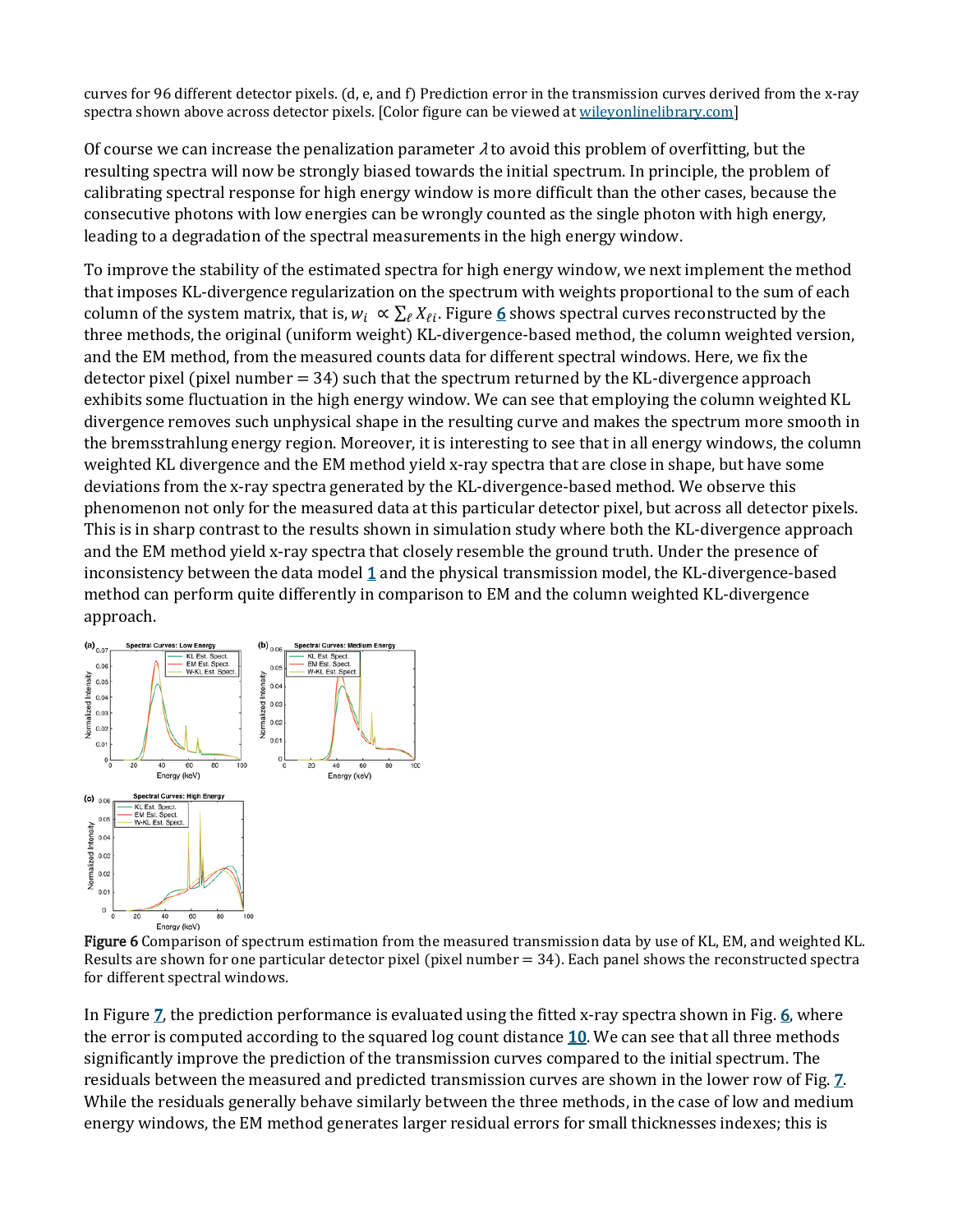attributed to the fact that spectrum normalization constraint is not imposed in the EM solutions, which leads to errors in the transmission curves when there is no object in the scan system (thickness index 1 in the figure corresponds to the absence of an object). For high energy window, the three methods appear to perform similarly in terms of predicting the transmission data, though the curves between the KLdivergence approach and EM are more similar than the column weighted KL divergence.



Figure 7 Comparison of spectrum estimation from the measured transmission data by use of KL, EM, and weighted KL. Results are shown for one particular detector pixel (pixel number = 34). The x-axis indicates the thicknesses index  $\ell$ for the step wedge. The upper row of each panel shows prediction in the transmission curves derived from the x-ray spectra shown in Fig. 6. The resulting curves are nearly identical and cannot be distinguished in the plot. The lower row of each panel shows the residuals (relative differences) between the measured and the predicted transmission curves.

It is also worth noting that comparing to Fig.  $4(c)$  $4(c)$  from the simulated data, the plots displayed in Fig. [7](https://aapm.onlinelibrary.wiley.com/doi/full/10.1002/mp.13257#mp13257-fig-0007) clearly show visible trends in the residual errors, indicating the presence of systematic errors due to the unmodeled physics in the measurement process. While the spectrum estimation model is known to capture flux-independent effects, the extent to which the estimated spectra account for flux-dependent effects depends on the particulars of the experimental setup: test object, detector hardware, x-ray source beam shape, quality, and intensity. This suggests the need for employing more realistic modeling of physical factors, as well as the given experimental setup, in order to account for the limitation of the method and enable more accurate and effective spectrum estimation.

Finally, we mention that it is difficult to compare various spectrum estimation models with the EM model because it involves early stopping, which cannot easily be specified in a closed mathematical expression. In fact, this is one of the motivations of developing pure optimization approaches. They are precisely and concisely described mathematically, and as a result the difference between models (e.g., uniform weights vs column normalized weights) is also easy to appreciate.

# 4 Discussion and conclusions

In this paper, we have developed a constrained optimization problem for reconstructing x-ray spectrum from transmission measurements through known thicknesses of known materials. The proposed method places a (weighted) KL-divergence constraint on the spectrum variable which improves numerical stability of the inversion process and allows to incorporate prior knowledge on the spectrum. The formulated optimization problem is a convex program over the simplex, which we propose to solve based on the EG algorithm. Both numerical simulations and experimental results show that the method can yield realistic xray spectra that can accurately reproduce the spectral response of the CT system. Furthermore, the method that employs column normalization as a weight vector appears to perform well in the experimental data when the measurements are highly noisy and inconsistent with the data model.

In realistic applications, the measured data is affected by many physical factors such as an x-ray scatter and various physical processes involved in a photon-counting detector. The simple data model assumed in this work is not sufficient to describe the realistic measurement process of the imaging system, and some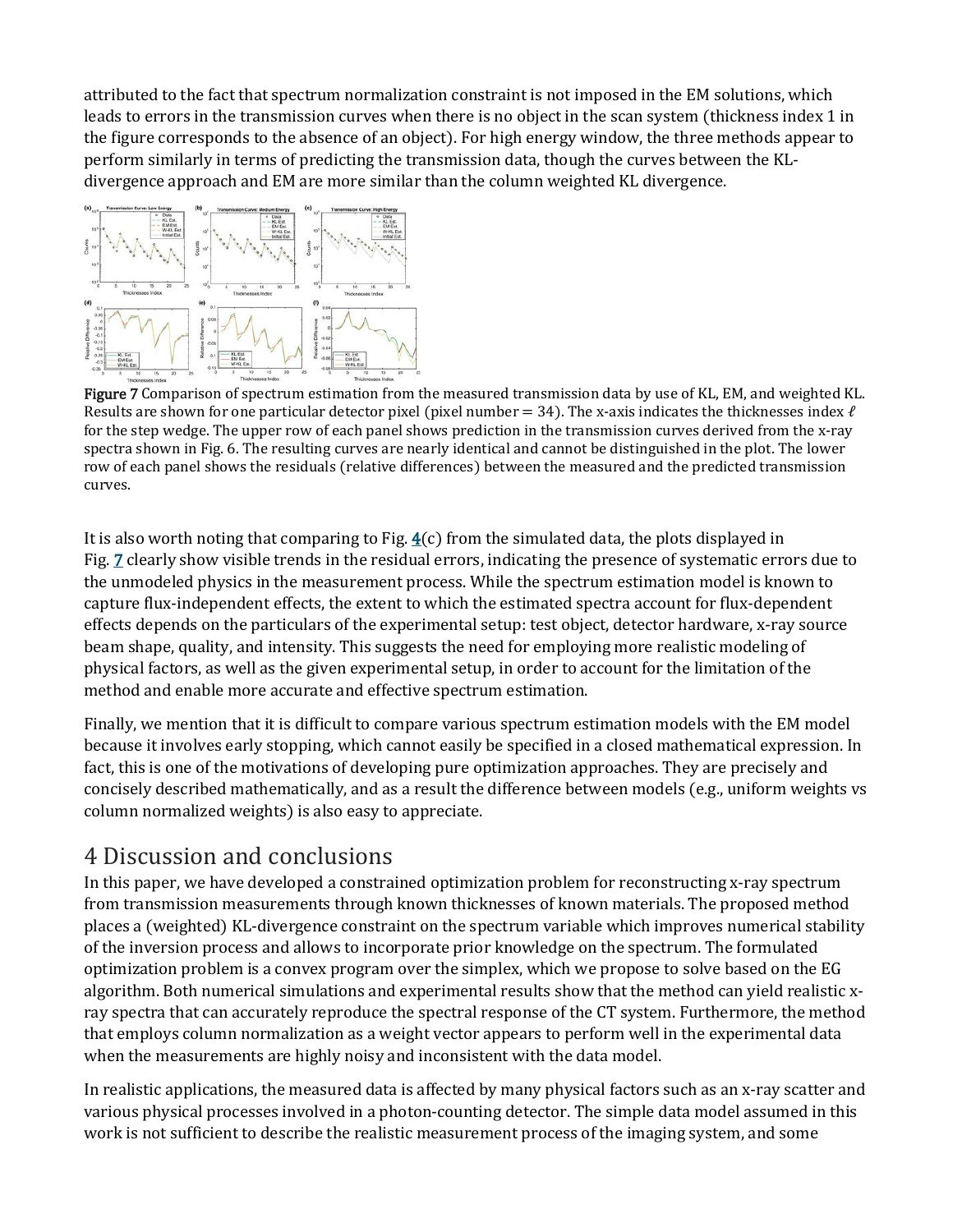corrections and extensions are required to further improve the quantitative accuracy of the reconstructed spectrum. For the x-ray scatter effects, one can perform scatter correction for spectrum estimation on the EM metho[d.27](https://aapm.onlinelibrary.wiley.com/doi/full/10.1002/mp.13257#mp13257-bib-0027) An analogous approach can be considered to combine with the method presented in this work.

While the numerical experiments demonstrate a comparable performance with the proposed method and EM, we emphasize the other benefits of our algorithm relative to EM. First, the proposed approach using a KL-divergence constraint is a general optimization framework for spectrum estimation that supports different data discrepancy functions and can easily incorporate other desirable constraints on the x-ray spectrum. The data model described in  $1$  can be generalized to take the nonideal detector physics into account in the acquisition of the photon counts. By formulating the inversion of the data model into the optimization problem, the parameters specifying the detector effects can be estimated within our framework of spectrum estimation. Besides the flexibility of the method, our formulation also provides the advantage in terms of interpreting spectrum determination from transmission measurements. In particular, under the assumption of the simple data model [1](https://aapm.onlinelibrary.wiley.com/doi/full/10.1002/mp.13257#mp13257-disp-0001) and using the TPL discrepancy function, the equivalence to the maximum entropy method is established which enriches our understanding of the spectrum estimation problem in connect to the long history of the maximum entropy literature. The flexibility and interpretability of the proposed method makes it promising for spectrum determination in practical spectral calibration applications.

Finally, incorporating the proposed optimization calibration procedure in the framework of simultaneous spectral calibration and spectral CT image reconstruction can be an interesting future research direction. In previous work on spectral CT image reconstruction, we have incorporated unknown spectral response scaling factors in the spectral CT data model and we performed simultaneous image reconstruction and estimation of these scaling factors. **6, [17](https://aapm.onlinelibrary.wiley.com/doi/full/10.1002/mp.13257#mp13257-bib-0017)** This approach allowed for the reduction of ring artifacts in the reconstructed images. Investigating the possibility of combining with the KL divergence for imposing constraint on the spectral components can potentially be useful for autocalibration of the spectral response of the imaging system during the spectral CT image reconstruction.

# Acknowledgments

W.H. is supported by NSF via the TRIPODS program and by Berkeley Institute for Data Science. R.F.B. is supported by an Alfred P. Sloan Fellowship and by NSF award DMS-1654076. T.G.S. is supported by NIH R21EB015094. This work is also supported in part by NIH Grant Nos. R01-EB018102, and R01-CA182264. The contents of this article are solely the responsibility of the authors and do not necessarily represent the official views of the National Institutes of Health.

# Conflicts of interest

The authors have no relevant conflicts of interest to disclose.

# Appendix A: Convergence test

The convergence test of the exponentiated-gradient algorithm has appeared in the literature, $24$  which we provide here for the sake of completeness. The Lagrangian function associated with the problem [7](https://aapm.onlinelibrary.wiley.com/doi/full/10.1002/mp.13257#mp13257-disp-0008) is given by

$$
\mathcal{L}(s, v, \gamma) = d_{KL}(c, Xs) + \lambda \cdot d_{KL}^{w}(s, s^{\text{ini}}) - \sum_{i} v_i s_i + \gamma \cdot \left(\sum_{i} s_i - 1\right).
$$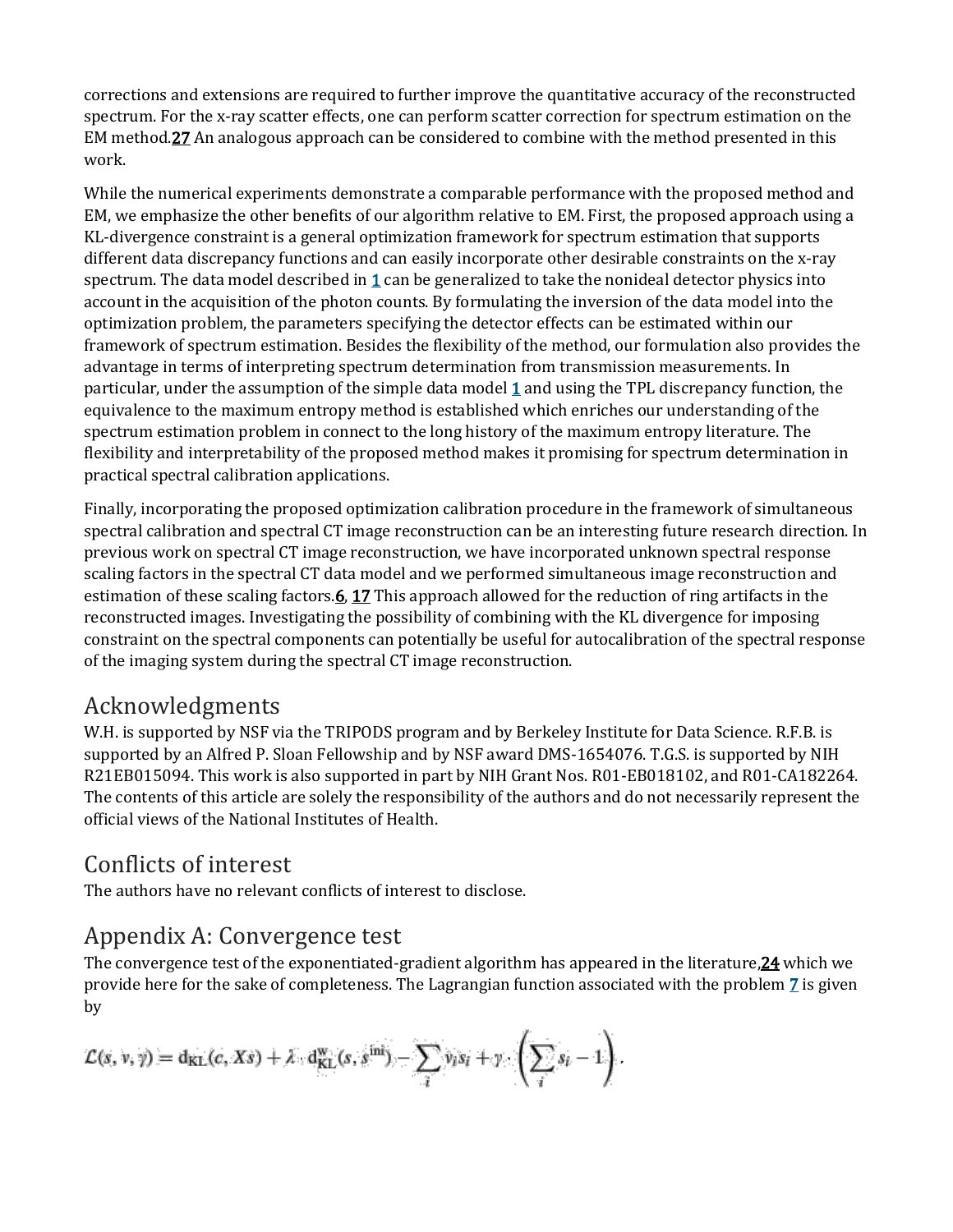$$
\mathcal{L}(s,\nu,\gamma) = d_{\text{KL}}(c,Xs) + \lambda \cdot d_{\text{KL}}^{\text{w}}(s,s^{\text{ini}}) - \sum_{i} v_i s_i + \gamma \left( \sum_{i} s_i - 1 \right).
$$

By the KKT condition, the optimal solution satisfies the following conditions:

 $\sum_i s_i = 1$  and  $s_i \geq 0 \forall i$  $\sum_{i} S_i = 1$  $\iota$ and  $s_i \geq 0 \forall i$ . 2.  $v_i \geq 0 \forall i$  $v_i \geq 0 \forall i$ . 3.  $v_i s_i = 0 \forall i$  $v_i s_i \geq 0 \forall i$ .  $\sqrt{2} \mathcal{L}(s, v, y) = 0$ 

 $\nabla_{\mathbf{c}} \mathcal{L}(s, v, v) = 0$ 

Set  $\gamma = -\min(\nabla_s, d_{KL}(c; Xs) + \lambda \nabla_s d_{KL}^w(s, s^{\text{ini}}))$  and  $\nu = \nabla_s, d_{KL}(c; Xs) + \lambda \nabla_s d_{KL}^w(s, s^{\text{ini}}) +$  $\gamma$  ⋅ 1, where min is taken componentwise. Then, it can be checked that the conditions (2) and (4) are satisfied. Also, the condition (1) is trivial since the optimal solution is always feasible from the update Eq.  $\underline{8}$ . It remains to check the complementary slackness condition (3). By the conditions (1) and (2), we know that  $\mathbb{R}^{n}$  is non-negative, so the condition (3) is implied if  $\sum_i v_i s_i = 0$ . Therefore, we can test convergence of the algorithm by checking  $\sum_i v_i s_i = \epsilon$  for a predefined threshold  $\epsilon > 0$ .

#### References

- 1DeMarco JJ, Cagnon CH, Cody DD, et al. A Monte Carlo based method to estimate radiation dose from multidetector CT (MDCT): cylindrical and anthropomorphic phantoms. Phys Med Biol. 2005; 50: 3989– 4004.
- 2Heismann BJ, Leppert J, Stierstorfer K. Density and atomic number measurements with spectral x-ray attenuation method. *J Appl Phys.* 2003; **94**: 2073- 2079.
- 3Engler P, Friedman WD. Review of dual-energy computed tomography techniques. Mater Eval. 1990; 48: 623– 629.
- 4Taguchi K, Iwanczyk JS. Vision 20/20: single photon counting x-ray detectors in medical imaging. Med Phys. 2013: **40**: 100901.
- 5Schlomka JP, Roessl E, Dorscheid R, et al. Experimental feasibility of multi-energy photon-counting K-edge imaging in pre-clinical computed tomography. Phys Med Biol. 2008; 53: 4031-4047.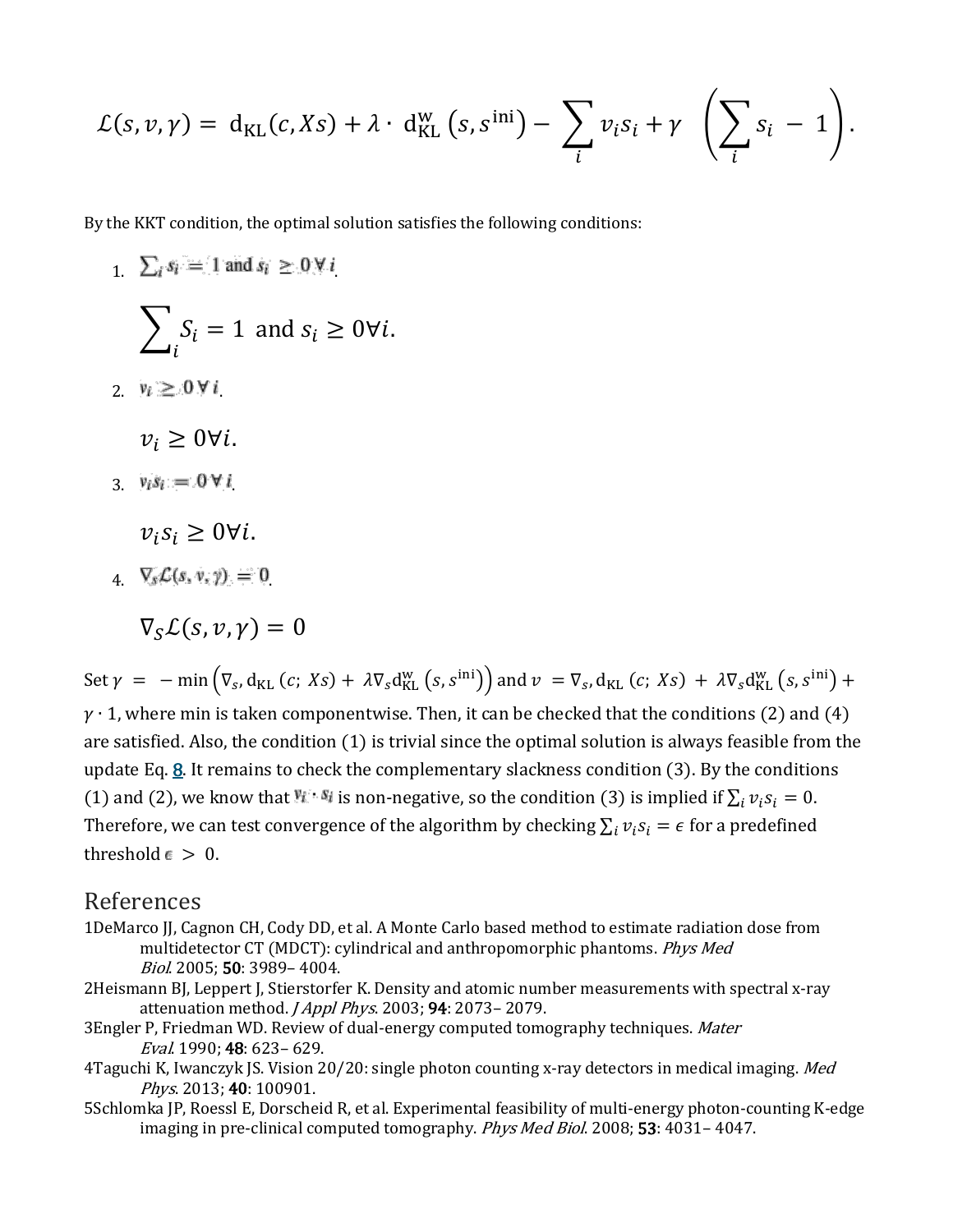- 6Schmidt T, Barber R, Sidky E. A spectral CT method to directly estimate basis material maps from experimental photon-counting data. IEEE Trans Med Imaging. 2017; 36: 1808–1819.
- 7Silberstein L. Determination of the spectral composition of X-ray radiation from filtration data. JOSA. 1932; 22: 265– 280.
- 8Perkhounkov B, Stec J, Sidky EY, Pan X. X-ray spectrum estimation from transmission measurements by an exponential of a polynomial model. *SPIE Med Imaging*. 2016; 9783: 97834.
- 9Zhao W, Xing L, Zhang Q, Xie Q, Niu T. Segmentation-free x-ray energy spectrum estimation for computed tomography using dual-energy material decomposition. *J Med Imaging*. 2017; 4: 023506.
- 10Waggener RG, Blough MM, Terry JA, et al. X-ray spectra estimation using attenuation measurements from 25 kVp to 18 MV. Med Phys. 1999; 26: 1269-1278.
- 11Ruth C, Joseph PM. Estimation of a photon energy spectrum for a computed tomography scanner. *Med* Phys. 1997; 24: 695– 702.
- 12Sidky EY, Yu L, Pan X, Zou Y, Vannier M. A robust method of x-ray source spectrum estimation from transmission measurements: demonstrated on computer simulated, scatter-free transmission data. *J Appl Phys.* 2005; 97: 124701.
- 13Francois P, Catala A, Scouarnec C. Simulation of x-ray spectral reconstruction from transmission data by direct resolution of the numeric system  $AF = T$ . *Med Phys.* 1993; **20**: 1695–1703.
- 14Stampanoni M, Fix M, Francois P, Rüegsegger P. Computer algebra for x-ray spectral reconstruction between 6 and 25 MV. Med Phys. 2001; 28: 325-327.
- 15Armbruster B, Hamilton RJ, Kuehl AK. Spectrum reconstruction from dose measurements as a linear inverse problem. Phys Med Biol. 2004; 49: 5087– 5099.
- 16Leinweber C, Maier J, Kachelrieß M. X-ray spectrum estimation for accurate attenuation simulation. *Med* Phys. 2017; 44: 6183– 6194.
- 17>Barber RF, Sidky EY, Schmidt TG, Pan X. An algorithm for constrained one-step inversion of spectral CT data. Phys Med Biol. 2016; 61: 3784– 3818.
- 18Duan X, Wang J, Yu L, Leng S, McCollough CH. CT scanner x-ray spectrum estimation from transmission measurements. Med Phys. 2011; 38: 993- 997.
- 19Barrett HH, Myers KJ. Foundations of Image Science. Hoboken, NJ: John Wiley & Sons, 2013.
- 20Gull SF, Daniell GJ. Image reconstruction from incomplete and noisy data. Nature. 1978; 272: 686– 690.
- 21Shore JE, Johnson RW. Axiomatic derivation of the principle of maximum entropy and the principle of minimum cross-entropy. IEEE Trans Inf Theory. 1980; 26: 26-37.
- 22Kivinen J, Warmuth MK. Exponentiated gradient versus gradient descent for linear predictors. Inf Comput. 1997; 132: 1– 63.
- 23Bubeck S. Convex optimization: algorithms and complexity. Found Trends Mach Learn. 2015; 8: 231– 357.
- 24Arora S, Ge R, Halpern Y, et al. A practical algorithm for topic modeling with provable guarantees. In: ICML; 2013: 280– 288.
- 25Berger MJ, Hubbell JH, Seltzer S, Chang J, Coursey J, Sukumar R. XCOM: photon cross sections database. NIST Stand Ref Database. 1998; 8: 3587-3597.
- 26Cranley K, Gilmore B, Fogarty G, Desponds L. IPEM report 78: catalogue of diagnostic x-ray spectra and other data. The Institute of Physics and Engineering in Medicine, York, UK, Technical Report; 1997.
- 27Lee J-S, Chen J-C. A single scatter model for x-ray CT energy spectrum estimation and polychromatic reconstruction. IEEE Trans Med Imaging. 2015; 34: 1403-1413.

### Supporting Information

| Filename                               | Description                    |
|----------------------------------------|--------------------------------|
| $\mid$ mp13257-sup-0001-supinfo.pdfPDF | Data S1: Additional simulation |
| document, 220.7 KB                     | results. [                     |

ADDITIONAL SIMULATION RESULTS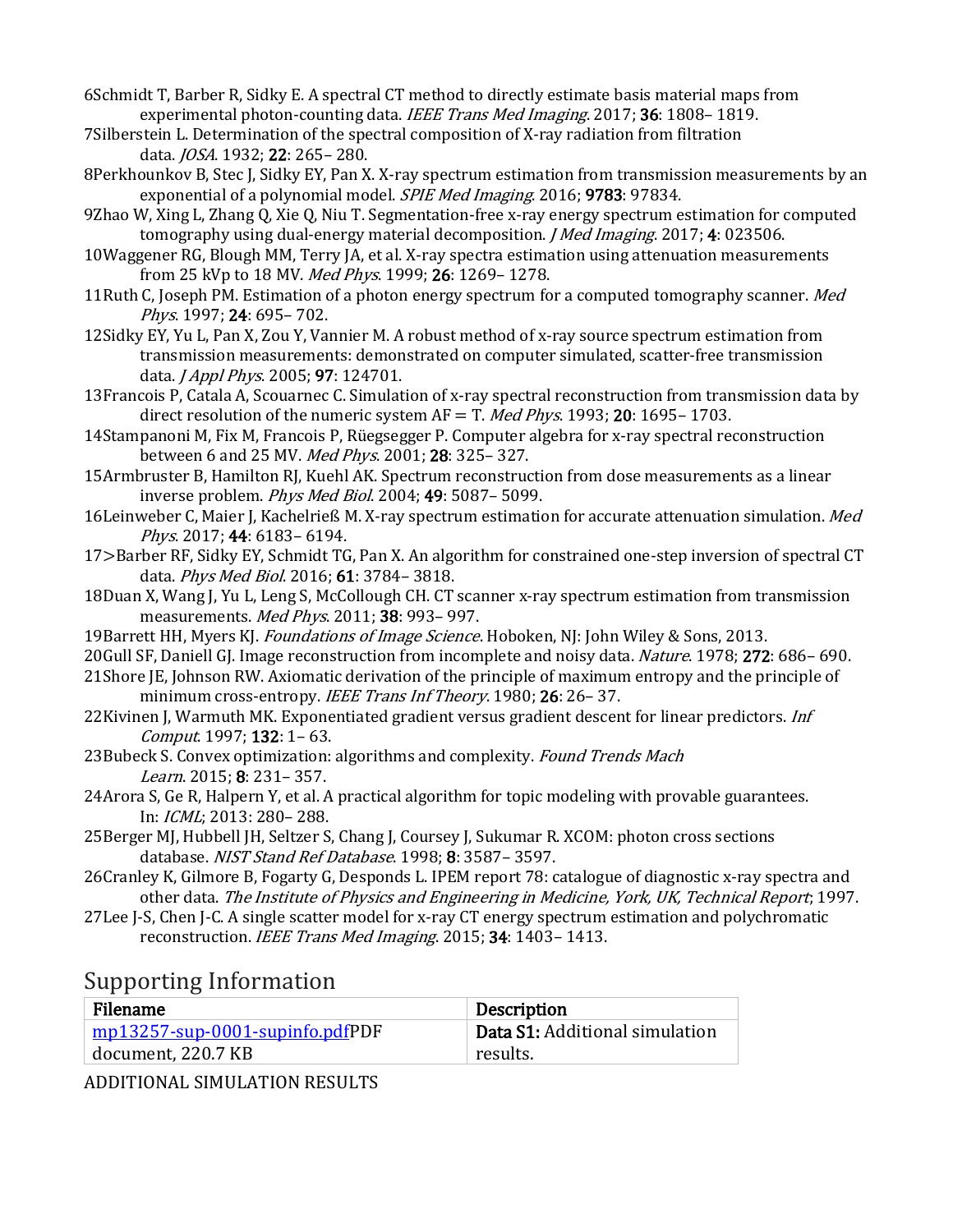Here, we provide simulation results that investigate the effect of early stopping on the x-ray spectrum reconstruction using the EM algorithm. Figure 1 shows the spectral curves estimated by EM for different numbers of iterations. The transmission data are simulated 20 as described in the simulation study (see Section III.A in the main text). As seen in the figure, by stopping after 300 iterations, the EM method recovers the ground truth spectrum remarkably well and both spectra are indistinguishable in the plot; however, for low iteration number 25 (e.g. 10 iterations), the resulting spectrum is still biased towards the initial value, and for high iteration number (e.g. 5, 000 iterations), the EM method appears to overfit to the transmission data and therefore cannot generalize to transmission measurements beyond the given 30 data set. While determining a good iteration number is crucial to implement the EM method, Sidky et al. <sup>1</sup> demonstrates the robustness of the EM method, i.e. the estimated x-ray spectrum is not strongly sensitive to the choice of number of iterations. In practice, the number of 35 iterations can be determined by preliminary simulation studies.

Next, we investigate how the choice of the initial spectrum affects on the performance of the proposed KL divergence based method. We fix the ground truth spec40 trum as depicted in Figure 2(a) with black solid line, and vary the initial spectrum as shown in Figure 2(a). We repeat the estimation process as done in Section III.A, but now with a wider range of  $\lambda \in \{20, 30, \ldots, 2000\}$  as larger regularization parameters are likely to be chosen when 45 the initial spectrum is more precise. Figure 2(b) shows the RMSE plots for the three initial values, each of which are averaged over 20 trials. As clearly indicated by the plot, spectrum estimation with better initial guess leads to improvements in the accuracy and appears to be more 50 stable against λ, compared to the poor initial guess. This finding is further confirmed by comparing Figure  $2(c)$  and (d), where using better initial guess, Figure  $2(c)$ , results in narrower band between the spectral curves than the poor initial guess, Figure 2(d).

1E. Y. Sidky, L. Yu, X. Pan, Y. Zou, and M. Vannier, "A robust method of x-ray source spectrum estimation from transmission measurements: Demonstrated on computer simulated, scatter-free transmission data," J. Appl. Phys., vol. 97, art. no. 124701, 2005.

Fig. 1 Spectrum estimation from simulated transmission measurements by use of EM. A detailed description of the simulation setting is given in the main text. Panel (a) shows the ground truth x-ray spectrum (black solid line) and the initial x-ray spectrum (black dotted line). The remaining three panels show the estimated spectra by EM for dfferent number of iterations.